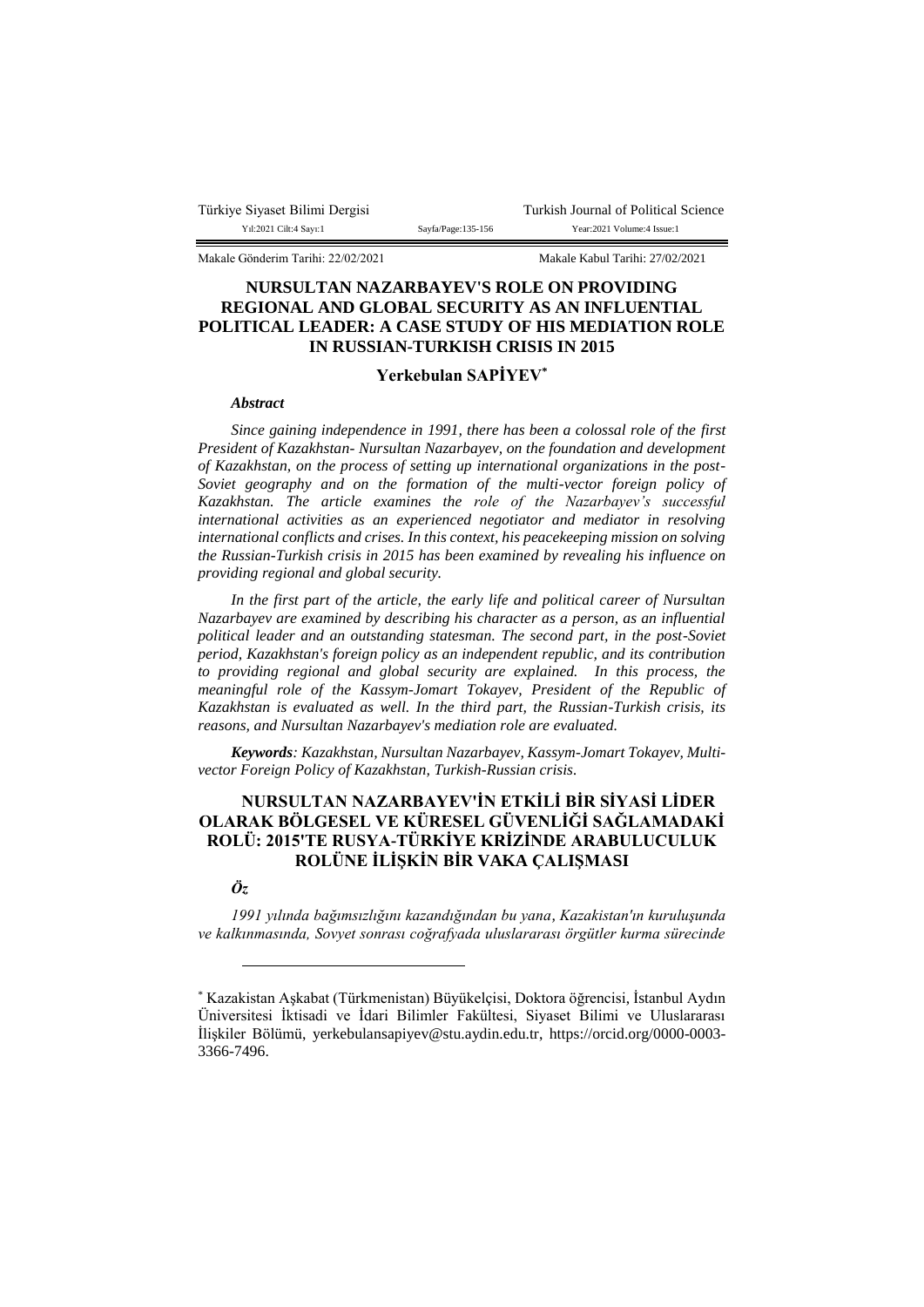*ve Kazakistan'ın çok vektörlü dış politikasının oluşumunda Kazakistan'ın ilk Cumhurbaşkanı Nursultan Nazarbayev'in devasa bir rolü vardır. Makale, uluslararası çatışma ve krizlerin çözümünde deneyimli bir müzakereci ve arabulucu olarak Nazarbayev'in başarılı uluslararası faaliyetlerinin rolünü incelemektedir. Bu bağlamda, 2015 yılında Rusya-Türkiye krizini çözme konusundaki barışı koruma misyonu, bölgesel ve küresel güvenliğin sağlanmasındaki etkisi ortaya konarak incelenmiştir.*

*Çalışmanın ilk bölümünde, Nursultan Nazarbayev'in bir kişi, nüfuzlu bir siyasi lider ve seçkin bir devlet adamı olarak karakterini anlatılarak erken yaşamı ve siyasi kariyeri incelenmektedir. İkinci bölümde, Sovyet sonrası dönemde Kazakistan'ın bağımsız bir cumhuriyet olarak dış politikası ve bölgesel ve küresel güvenliğin sağlanmasına katkıları anlatılmaktadır. Bu süreçte Kazakistan Cumhurbaşkanı Kassym-Jomart Tokayev'in de anlamlı rolü değerlendirilmektedir. Üçüncü bölümde, Rusya-Türkiye krizi, nedenleri ve Nursultan Nazarbayev'in arabuluculuk rolü değerlendirilmektedir.*

*Anahtar Kelimeler: Kazakistan, Nursultan Nazarbayev, Kassym-Jomart Tokayev, Kazakistan'ın Çok vektörlü Dış Politikası, Türkiye-Rusya Krizi.*

### **Introduction**

Many studies have been done about the First President of the Republic of Kazakhstan, Nursultan Nazarbayev, inherently a founder and architect of independent Kazakhstan. All Kazakhstani achievements are considered inextricably and inevitably linked with his personality. His work for Kazakhstan and its people is inscribed in gold letters in the history of independent Kazakhstan. Nazarbayev's personality marks a whole epoch in the life of Kazakhstan. At the dawn of independence, it was to him that Kazakhstan's people entrusted their fate and the construction of a new Kazakhstan. The content and essence of his vast activities for Kazakhstan's benefit led to his recognition as Kazakhstan's founding father's modern statehood and the nation's real leader. Nazarbayev created the foundations of the country's sovereignty and independence, a market economy, foreign and domestic policy, effective civil society, and set priorities for the country's development until 2050. The phenomenon of Nursultan Nazarbayev is that he managed to consolidate Kazakhstan's people to develop the country. Successful systemic reforms in all spheres of society with strong popular support, carried out over 30 years under the leadership of Nazarbayev, ensured state-building and dynamic development of the country. Today, the model of social peace and harmony built in Kazakhstan is spoken worldwide, calling it the "Kazakhstani Way," "Kazakhstani development model." Kazakhstan's President's ideas and initiatives are the subjects of in-depth research, leading mass media to speak and write about them.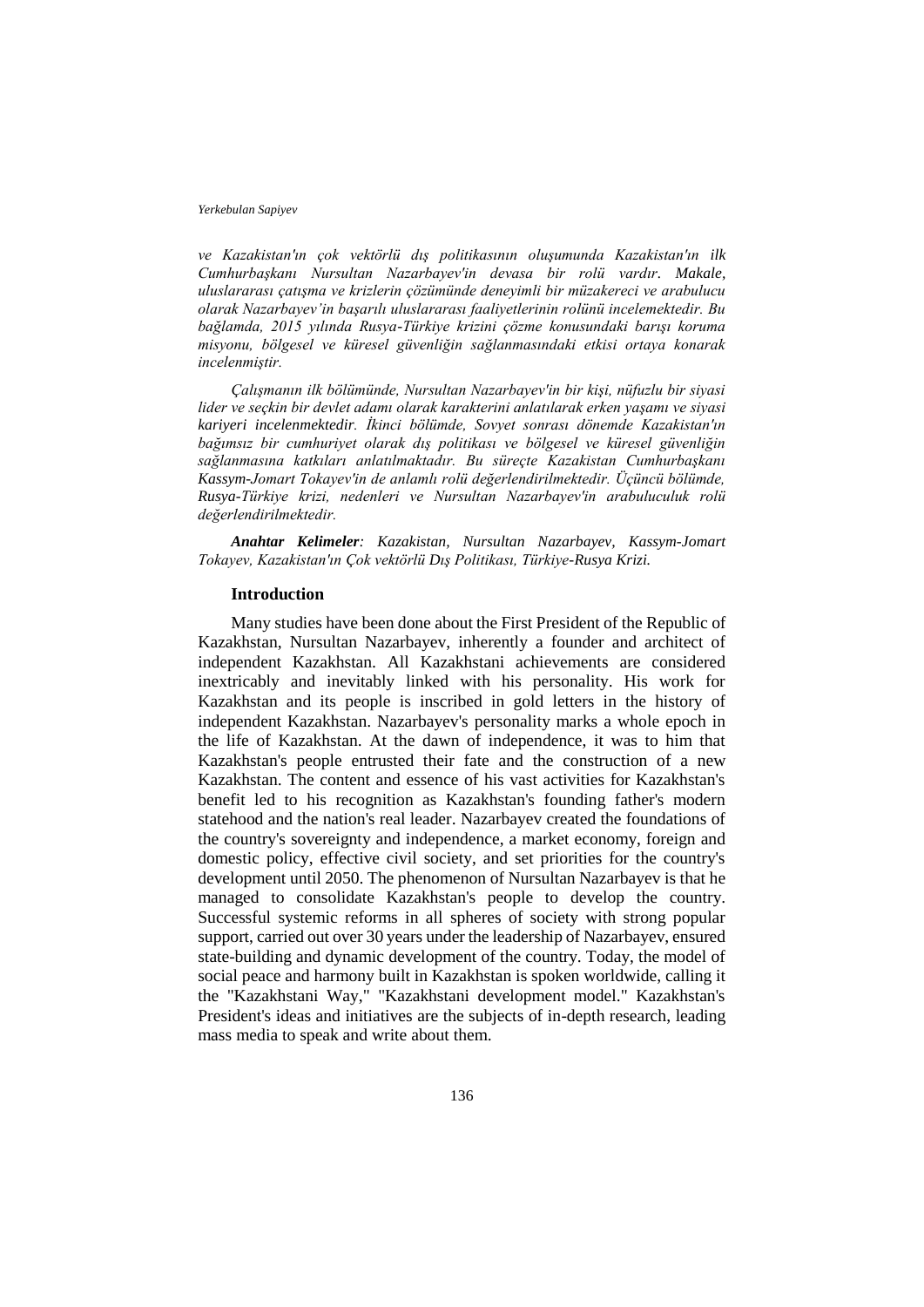The formation of independent Kazakhstan for 30 years under the leadership of the First President of Kazakhstan, Nursultan Nazarbayev, took place in parallel with the modernization and implementation of reforms. The first modernization began after independence in 1991 and lasted until the end of the 1990s. During this period, the transition from a planned economy to a market economy was carried out, government institutions and civil society were created, and Kazakhstan's Development Strategy until 2030 was approved. The second modernization of the country began from the late 1990s until 2010. During this period, a new capital, Astana, was created. Sustainable economic growth was ensured, state institutions and the middle class were formed, the quality of life and well-being of citizens improved, and the country's international prestige increased thanks to a balanced and responsible foreign policy. The third modernization began in 2017, which provides for the implementation of the following five priorities:

- accelerated technological modernization of the economy
- cardinal improvement and expansion of the business environment
- macroeconomic stability
- improvement of the quality of human capital
- institutional transformation, security, and the fight against corruption.

Kazakhstan is a leader in the global anti-nuclear process. By a strongwilled decision of the President of the Kazakh Soviet Socialist Republic, Nursultan Nazarbayev, in 1991, the Semipalatinsk nuclear test site on Kazakhstan's territory was closed. The success of Kazakhstan's diplomacy has enabled Kazakhstan to conduct a great deal of peacekeeping work. Units of the Kazakh Armed Forces participate in the actions of the United Nations peacekeeping forces. In 2010, Kazakhstan managed to initiate the OSCE Summit after the ten-period break in Kazakhstan's capital-Astana. Summit became an event of great political importance, further strengthening Kazakhstan and President Nazarbayev's authority in the international arena. The regular holding of Congresses of Leaders of World and Traditional Religions in Kazakhstan strengthen interreligious and interfaith dialogue.

The outstanding success of Kazakhstan and the First President of Kazakhstan is creating a new capital - Astana. For 23 years of its development, a modern city with metropolitan functions, modern buildings designed by the world's best architects has emerged from an ordinary regional center. The capital has become the hallmark of sovereign Kazakhstan. The transfer of the capital was an epochal event that determined the entire course of the country's development during independence.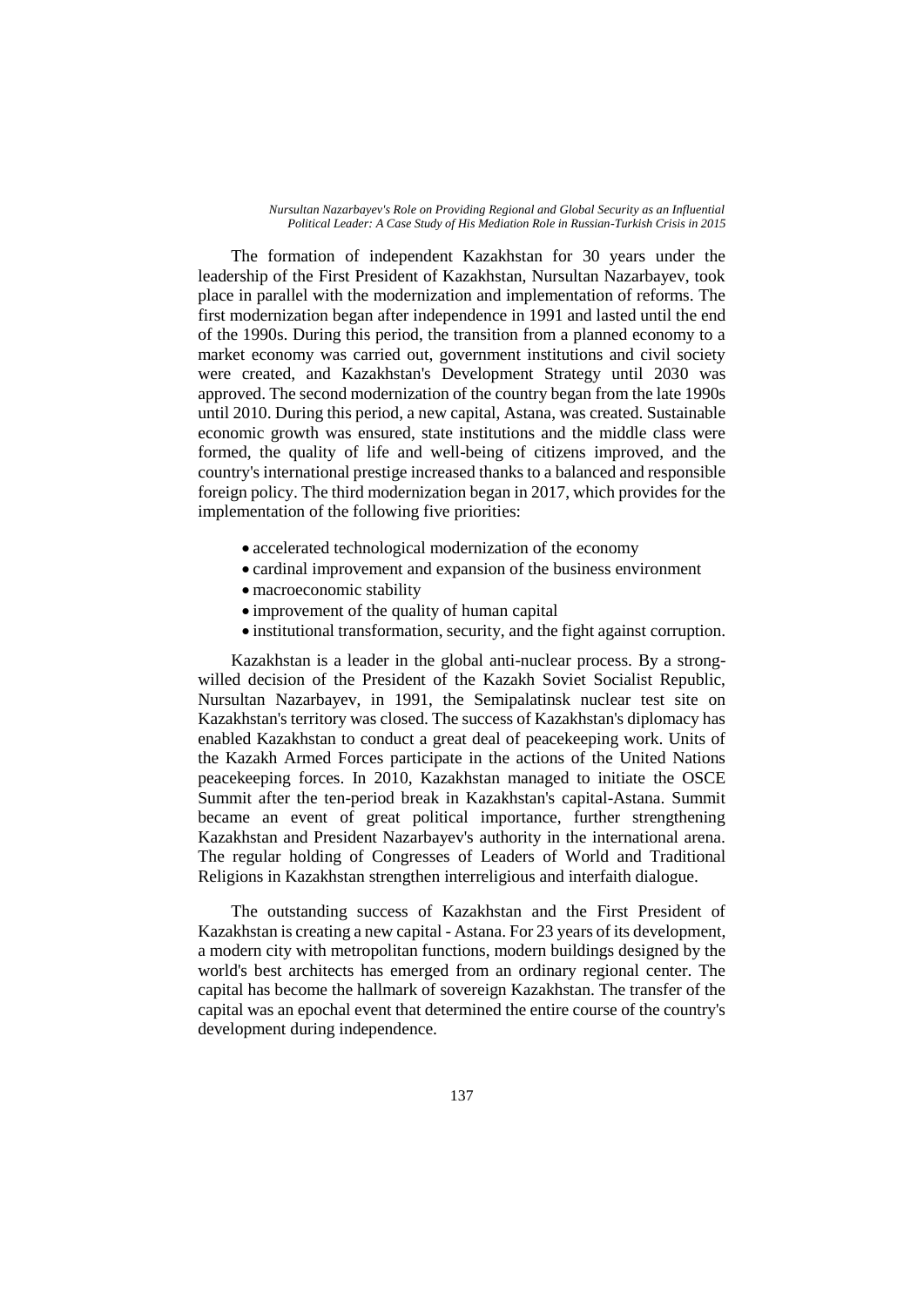Kazakhstan's outstanding achievement is its success in the international arena, including initiatives in Eurasian economic integration, regional economic and political leadership. Kazakhstan established diplomatic relations with 180 countries of the world, chaired such authoritative international organizations as the Organization of Islamic Cooperation (OIC), the Eurasian Economic Union (EEU), the Shanghai Cooperation Organization (SCO), the Commonwealth Independent States (CIS), the Collective Security Treaty Organization (CSTO), the Conference on Interaction and Confidence-Building Measures in Asia (CICA) and Cooperation Council of Turkic-Speaking States (CCTSS).

Kazakhstan has established positive and mutually beneficial relations with the meaningful players and associations in the world. With Russia - as one of the leading countries in the world and a neighboring country. With China - as one of the world's leading countries and a neighboring country. The United States of America and European Union (EU) countries are the world's leading and well-developed countries that determine the main processes in modern world politics and economy, having all the scientific and technical achievements and trade and economic partners.

Soviet Union's dissolution left a geopolitical vacuum in Central Asia and led to a sharp increase in the region's external powers' interest. It was facilitated by its advantageous geopolitical location, considerable natural resources, primarily oil and gas, perspectives of the establishment of the transport infrastructure, connecting West and East, and the ability to perform regional functions of a beachhead in the fight against international terrorism. The specificity of a geographical position, on the one hand, makes it a relatively easily accessible target for radical Islamist terrorist attacks from southern and south-western destinations. On the other hand, the region is a territorial "buffer," protecting countries such as Russia and China against these same extremists. Thus, the factors mentioned above eventually transformed Central Asia into one of the most beautiful objects of geopolitical claims for great powers. The United States, China, Russia, and the European Union are the key players in this region.

Therefore, the development of partnership and equal relations with all world countries was the newly independent State's priority. The country was faced with conducting a foreign policy to build stable, predictable relations with neighboring states, Russia, China, and Central Asian countries. A foreign policy course that would allow "correcting" natural geographical shortcomings and using certain advantages.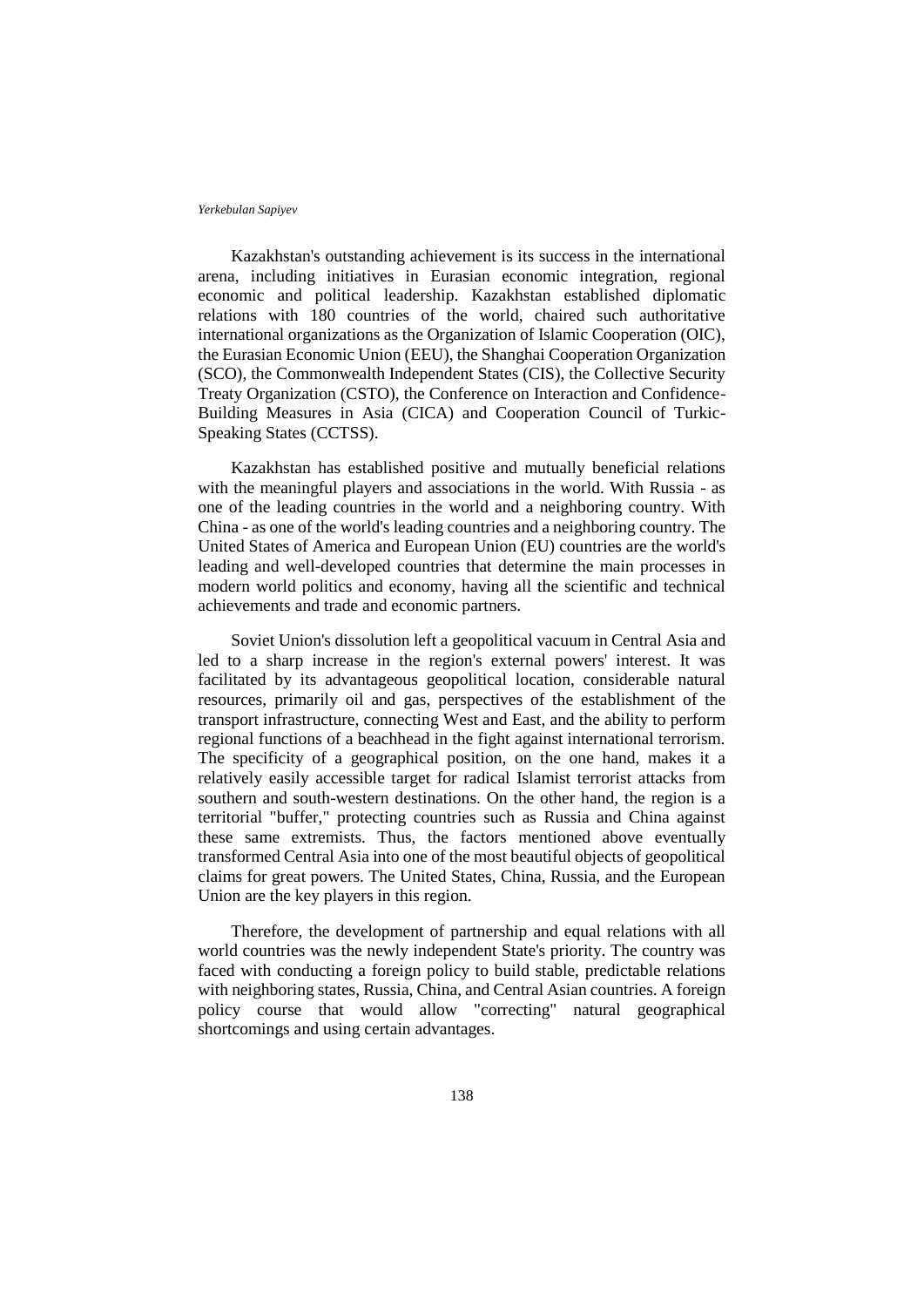As an independent subject of international relations, Kazakhstan's first steps to develop relations were made with neighboring Russia, with which Kazakhstan has 7599 km of the longest continuous land border in the world. Kazakhstan has started to develop a long-term Agreement of friendship, cooperation, and mutual assistance with Russia, which will be signed on May 25, 1992. Even then, everyone understood its outstanding historical significance. After all, Kazakhstan, for the first time in its history, entered into equal contractual relations with the Russian State (Tokayev, 2003:141,142).

Further, relations with the countries of Central Asia, China, the United States, and the countries of Europe began to develop. Thus, the foreign policy of Kazakhstan was gradually formed and acquired the character of a multivector approach, which allowed creating in the future allied relations with Russia, relations of cooperation and good-neighborliness with China, strategic partnership with the United States of America, integration with the countries of Central Asia, mutually beneficial relations with the European Union and Asian states.

Unlike other Post-Soviet countries, Kazakhstan has managed to avoid major inter-ethnic and inter-religious conflicts. Multi-ethnicity and multireligious reality-perceived Kazakhstani society is not a disadvantage, but an advantage, and as a critical element of internal policy, lies in a basis of the multi-vector foreign policy of Kazakhstan. The multi-vector approach means carrying out a balanced and well-thought-out foreign policy. It means an independent foreign policy, the distinctive feature of which is a balanced and even relationship with different vital centers of power and the leading world and regional players at the same time. It also means pursuing a delicate and balanced geopolitical course, skillfully playing on the contradictions between the most critical power centers in the modern world, to ensure the country's national interests and reduce dependence as much as possible. Thus, the multivector approach is precisely the tool that allows for correcting the natural shortcomings and using Kazakhstan's existing advantages. Multi-vector foreign policy for Kazakhstan is an objective necessity. This policy's result is that today Kazakhstan is a prosperous regional state, the initiator and locomotive of integration processes in the region, an active participant in regional and global structures. Based on its geographical location and strategic interests, Kazakhstan consistently develops equal and multifaceted relations with all world countries.

By developing a multi-vector foreign policy, Kazakhstan makes a significant contribution to ensuring regional and global security. Kazakhstan actively participates in settlement of international disputes, conflicts, and the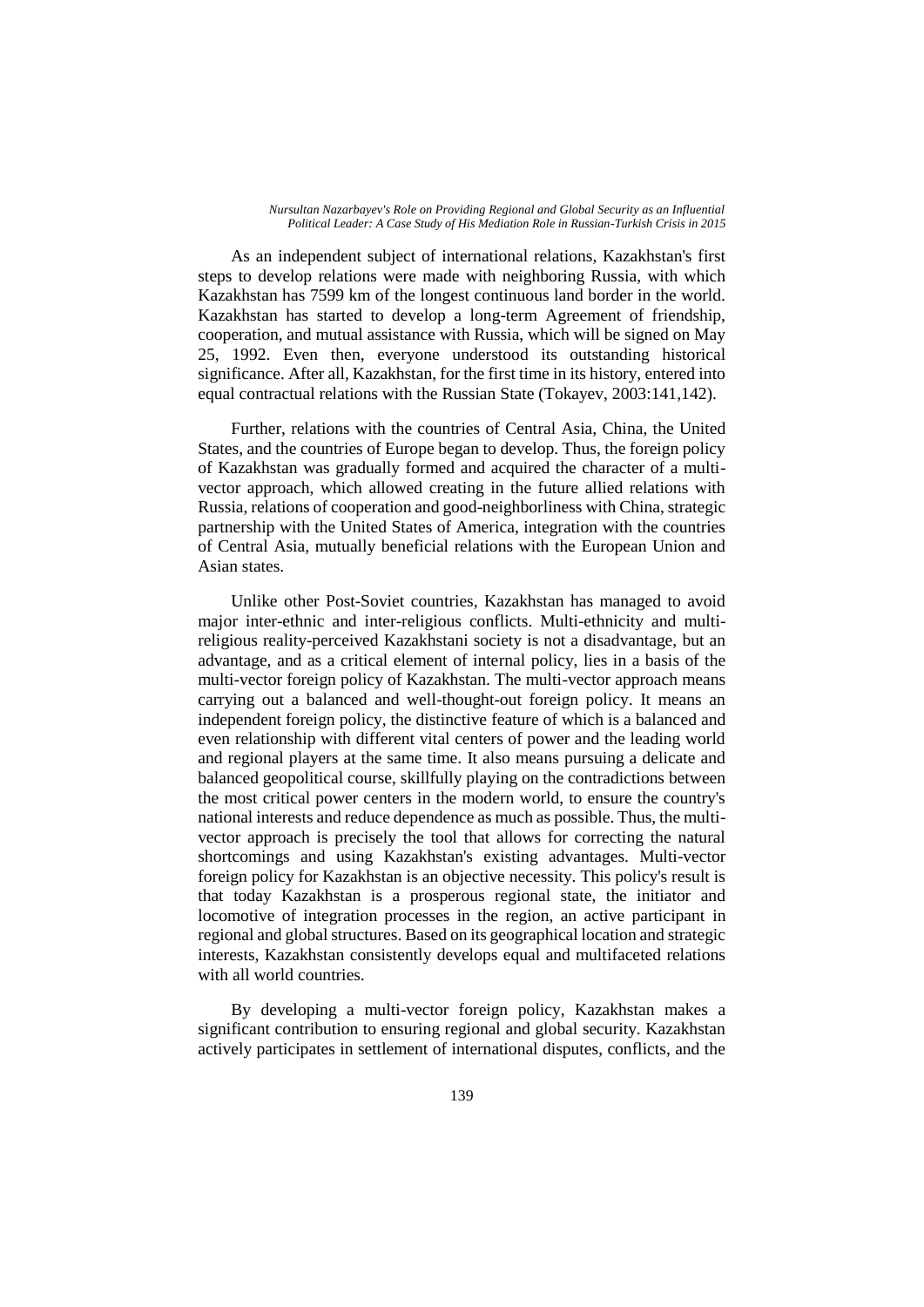establishment of a peace process. Kazakhstan has provided a platform and has repeatedly been the organizer of peace talks on Syria and Iran's nuclear program. Therefore, when the Russian-Turkish conflict occurred in 2015, Kazakhstan could not stand aside and passively observe the deterioration of Moscow and Ankara's relations. President Nazarbayev's experiences over the incident prompted him to take decisive actions, the ultimate goal of which was the complete normalization of relations.

The article's main scope (research question) is to examine the crucial role of the First President of Kazakhstan, Nursultan Nazarbayev, in providing regional and global security by making peacekeeping mission on solving the Russian-Turkish crisis roused in 2015, foundation and creating an independent Kazakhstan, and formation of the Kazakh multi-vector foreign policy. Another objective is to examine Nursultan Nazarbayev's personality as an influential political leader and his successful international activities as an experienced negotiator and mediator in resolving international conflicts and crises.

The article's hypothesis is without Nursultan Nazarbayev's intervention Russian-Turkish crisis would have lasted longer. As a methodology, the functional instrumental approach, which is a methodological basis for solving the determining research question using all the tools, will be used in the article. Due to the questions' specifics and complexity during the indirect work, systematic and corporative methods are used. The discourse analysis also is used.

The article's research is based on a wide range of American, European, Turkish, Kazakh, and Russian academic studies and the sources of negotiation and mediation issues in international relations, Kazakhstan's multi-vector foreign policy, and Kazakhstan's contribution to providing regional and global security. Simultaneously, the official announcements, statements, and sources concerning the Russian-Turkish crisis, the first sources, and data of Turkey, Russia, and Kazakhstan's organizations and agencies will be examined and researched. The books, articles, and other sources of Kazakhstan's history, foreign policy, culture, and social life since gaining independence in 1991 until the current days also will be used. Kazakh and Turkish academicians and politicians mainly write the literature on Kazakh multi-vector foreign policy and Russian-Turkish crisis: First President of the Republic of Kazakhstan Nursultan Nazarbayev (Nazarbayev, 1991, 2017), President of the Republic of Kazakhstan Kassym-Jomart Tokayev (Tokayev, 1997, 2001, 2003), Kazakh politicians and diplomats M.Kassymbekov (Kassymbekov, 2010), N.Onzhanov (Onzhanov, 2017), Kazakh academicians M.Mukhamedov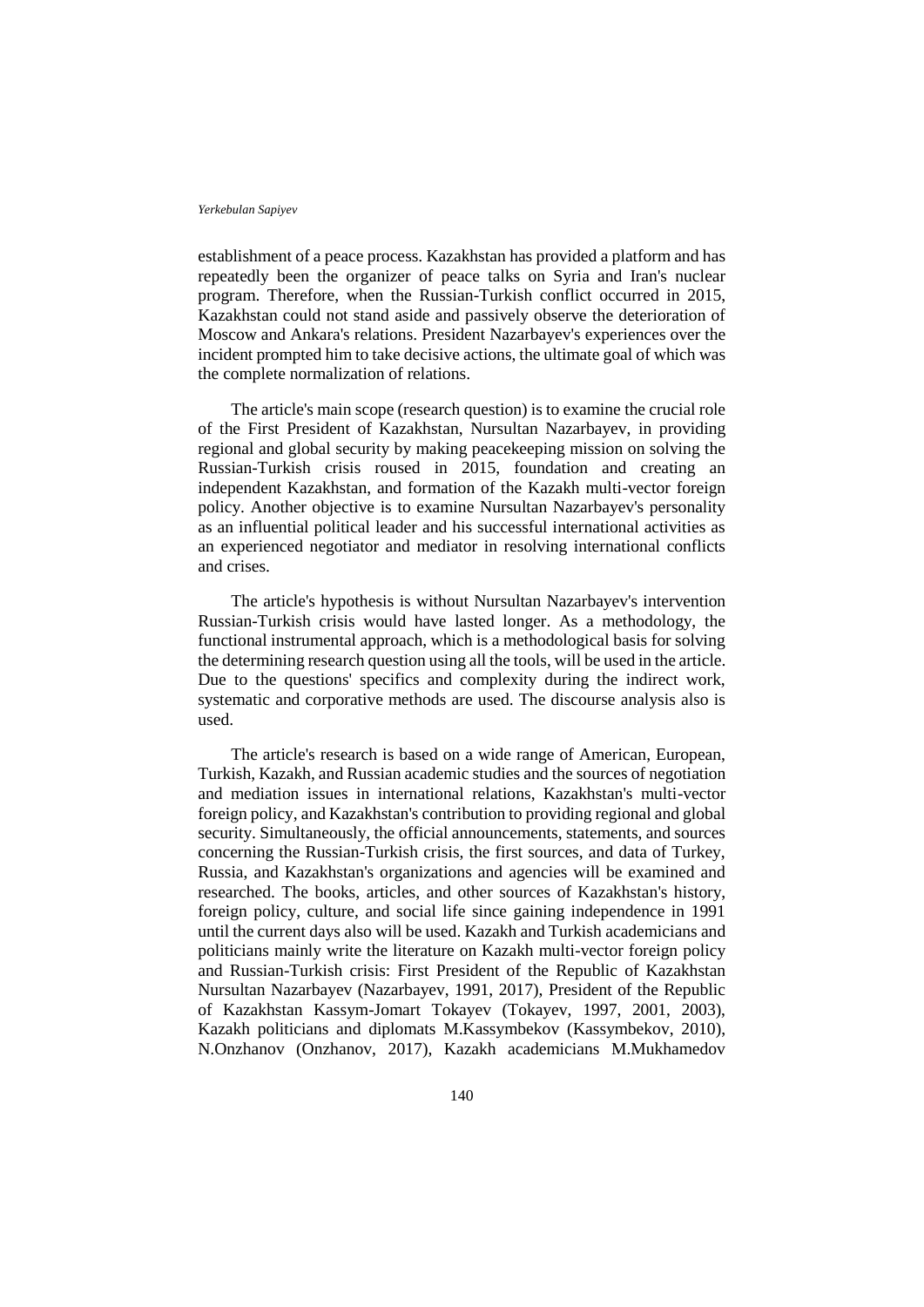(Mukhamedov, 1997), M.Laumulin (Laumulin, 2000), B.Sultanov (Sultanov, 2001, 2005), Turkish academician K.Zorlu (Zorlu, 2020).

In the first part of the article, the early life and political career of Nursultan Nazarbayev are examined. The second part is related to the post-Soviet period - the Independent Republic of Kazakhstan in the Central Asia region, its foreign policy, public diplomacy, and Kazakhstan's contribution to regional and global security. In the third part, the Russian-Turkish crisis, its reasons, and Nursultan Nazarbayev's mediation role are evaluated.

The settlement of the Russian-Turkish crisis and the resumption of strategic cooperation between the two countries reflects the success of Kazakhstan's multi-vector policy and its diplomacy under the leadership of the First Kazakhstani President Nazarbayev. This diplomatic victory reflects the high international prestige of Nursultan Nazarbayev and his recognition as a world leader and Kazakhstan's international authority.

### **1. Early Life and Political Career of Nursultan Nazarbayev**

To know President Nazarbayev better as a politician, necessary to analyze his personality formation stages. The Leader of Kazakhstan was brought up in the best traditions of the Kazakh people. Since childhood, he has absorbed such qualities as the respect of elders, cares for the younger, responsiveness, tolerance. As the eldest child in the family, Nazarbayev was overweening attentive aware of the full degree of responsibility for relatives and friends in the unduly and uneasy post-world war period.

Having extraordinary mental, moral, and physical abilities from nature, a sense of magnanimity and responsibility developed his fortitude of spirit, strong will, and craving for knowledge to understand the new. While studying at school, Nursultan Nazarbayev became addicted to reading works not only Russian, Kazakh, and foreign classics in the school library but, as Nazarbayev himself says, "Everything that fell under the hand" (Nazarbayev, 1991:21).

During his high school studies, the national press reported a lot about the new Kazakhstani Metallurgical Plant construction. The announcement from the newspaper "Leninskaya Smena" about the recruitment of Komsomol (All-Union Leninist Young Communist League) members to study at the Temirtau factory school in the Karaganda Region of Kazakhstan became the starting point of Nazarbayev's glorious labor path. Despite the metallurgist's hard work, realizing the full gravity of this profession, he was overcome by responsibility and a desire to help the family. It was the hope that he could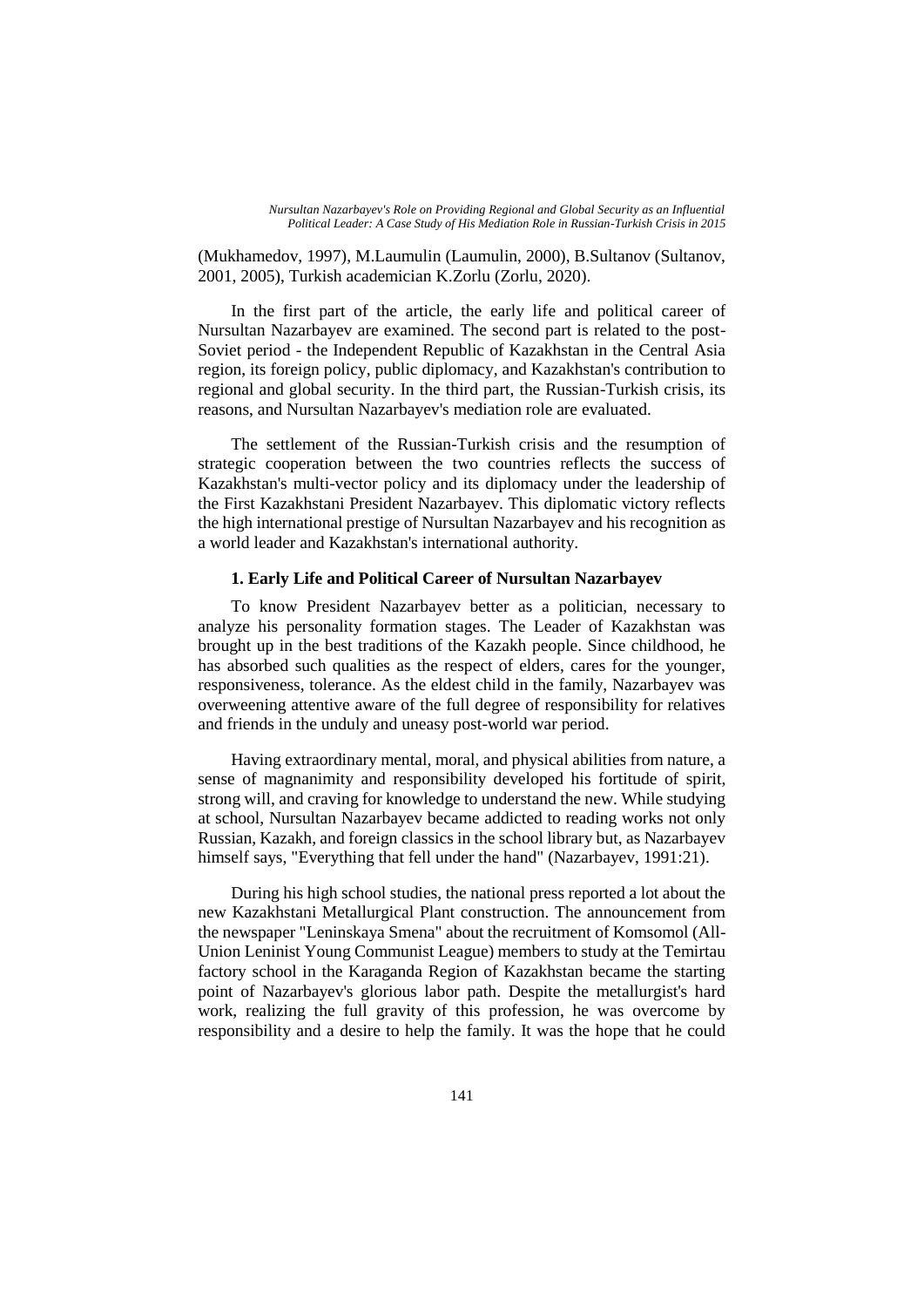help the family that convinced him of the right choice (Nazarbayev, 1991:28). It was these character traits that determined his profession.

His many years of work at the plant allowed him in the future not only to be a Head of State but successfully lead it for several decades and avoid undue difficulties and inauspicious situations that precluded the development of the country. His character hardened in the manufacturing process. He gained vast experience in the plant. It affords him to be a successful manager, and subsequently - the Head of State.

Therefore, Nazarbayev's will was "tempered" together with the steel he melted at the Karaganda Metallurgical Plant, working as a blast furnace." Nursultan Nazarbayev did not limit himself to knowledge only of this specialty. With a sense of self-improvement and a craving to learn a new one, he mastered the new professions for him as a cast-iron man of casting machines, a mining blast furnace, and a gas worker of a blast furnace shop.

His conscientious work, respect for colleagues, growing authority in the cohesive staff, and high organizational abilities in the plant's huge 30 000 people team did not remain overlooked. Nazarbayev was offered to switch to Komsomol and party work, which was considered the success of any Soviet citizen's career growth.

Nursultan Nazarbayev was appointed as a Secretary of the Party committee of his native Karaganda Metallurgical Plant in 1972. This position in the Soviet party-nomenclature system was considered the second after the plant's General Director. It was Nazarbayev who was entrusted with this responsible work. Only a strong and strong-willed person could deal with industrial and everyday issues of 30 thousand people with different fates, character, and views on life. Moreover, only someone, who knows all the workers' problems, not from theory but the inside, could solve it all. Nazarbayev himself encountered them as a worker, who survived all this and "missed" through himself. However, being one of them and "his" for a team of thousands was not enough. As mentioned above, this someone could organize work, avoid conflicts, justifiably defend their positions, offer rational solutions, find a compromise, act as a negotiator and mediator in controversial issues, and not be afraid to take responsibility. He also could have unquestionable authority and be a good speaker.

That is why, professional and life school at the plant allowed Nazarbayev to become: at 39 years old be a secretary of the Central Committee of the Communist Party of Kazakhstan, at 44 - the Chairman of the Council of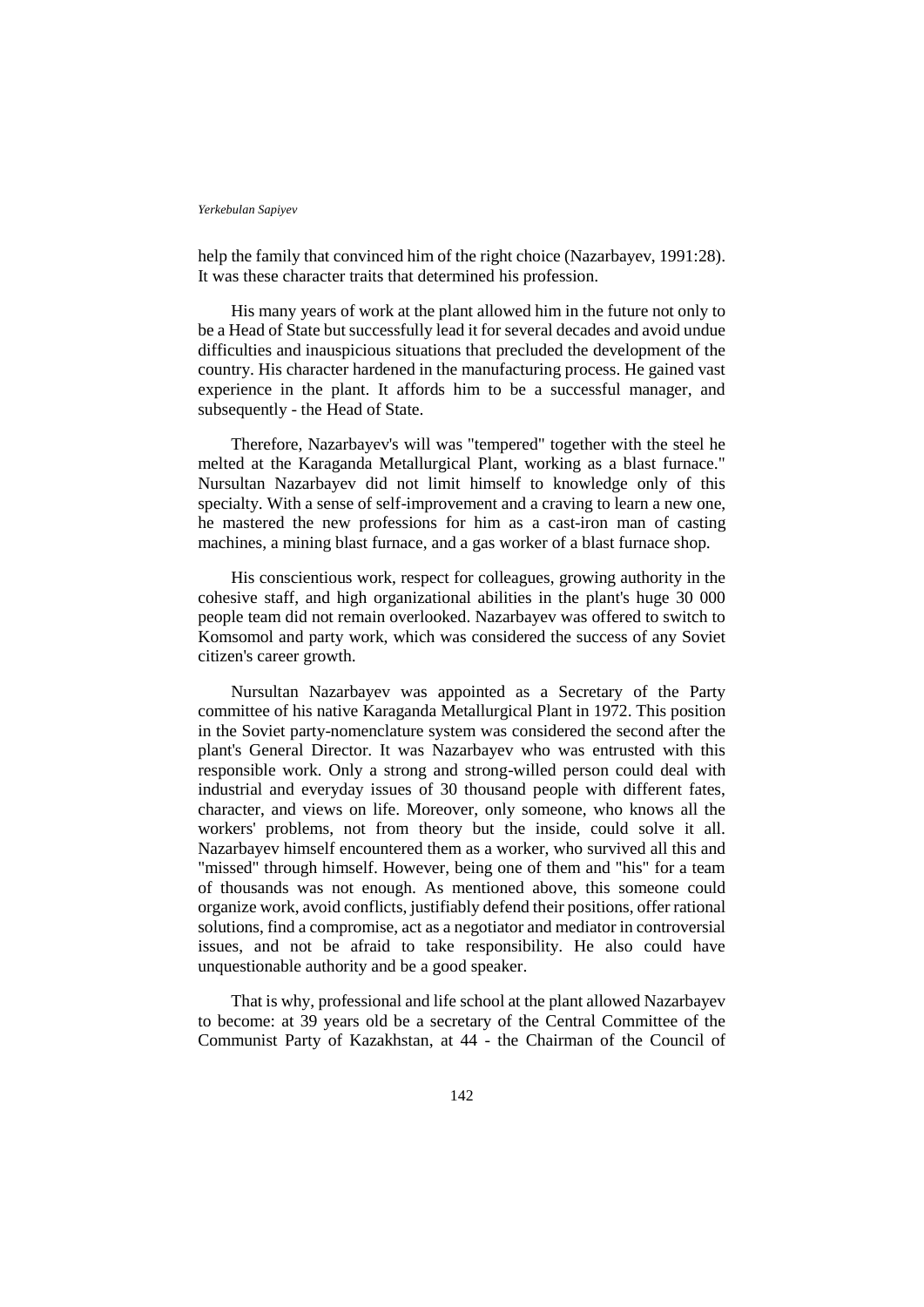Ministers (Prime-Minister) of the Kazakh Soviet Socialist Republic, the youngest Head of the Government in the Union of Soviet Socialist Republics (USSR), in 1989 to be elected as a Kazakhstan Communist Party Central Committee's First Secretary, and in 1990 - the President of the Kazakh Soviet Socialist Republic and in 1991 - the President of the Republic of Kazakhstan. The qualities mentioned earlier, and the vast long experience of industrial, economic, party, ideological, and state work made it possible to form him as a wise and robust politician of a global scale, the creator of Kazakhstan's multi-vector foreign policy.

# **2. Post-Soviet Period - Independent Republic of Kazakhstan in Central Asia Region and its Foreign Policy**

### **2.1. Transition Period**

After the Cold War ending and the dissolution of the Soviet Union caused profound changes in the Post-Soviet geography, especially in Central Asia (CA) region. The emergence of five newly independent states - Kazakhstan, Kyrgyzstan, Tajikistan, Turkmenistan, and Uzbekistan - marked a new international political region - Central Asia. Central Asia's importance is due to its geopolitical location between Russia, China, and Iran, its significant energy and natural resource potential, transport and transit opportunities are strongly affected international security. The particular interest of the world's leading countries, transnational corporations, and various financial and economic organizations in the region is due to its geopolitical position, communication capabilities, and the presence of significant reserves of natural resources. In this regard, the region will remain a sphere of the intersection of interests and strategies of Central Asia and external geopolitical players. The West is watching Central Asia's newly independent states, particularly Kazakhstan, with an eagle's eye (Laumulin, 2000).

After declaring independence, like other former republics in the Central Asia region, Kazakhstan started creating a new State. Under President Nazarbayev's leadership, the construction of a new independent state with its flag, coat of arms and anthem, geographical territory, border, people, domestic and foreign policy, economy, armed forces began overwhelmingly in uncertain and unfavorable conditions.

## **2.2. Nursultan Nazarbayev's Key Role on Building the Foreign Policy**

Together with the State's foundation, the country's foreign policy began to form. After the Soviet Union's dissolution, Kazakhstan faced a dilemma: what foreign policy to pursue best to protect its interests (Tokayev, 2003:158).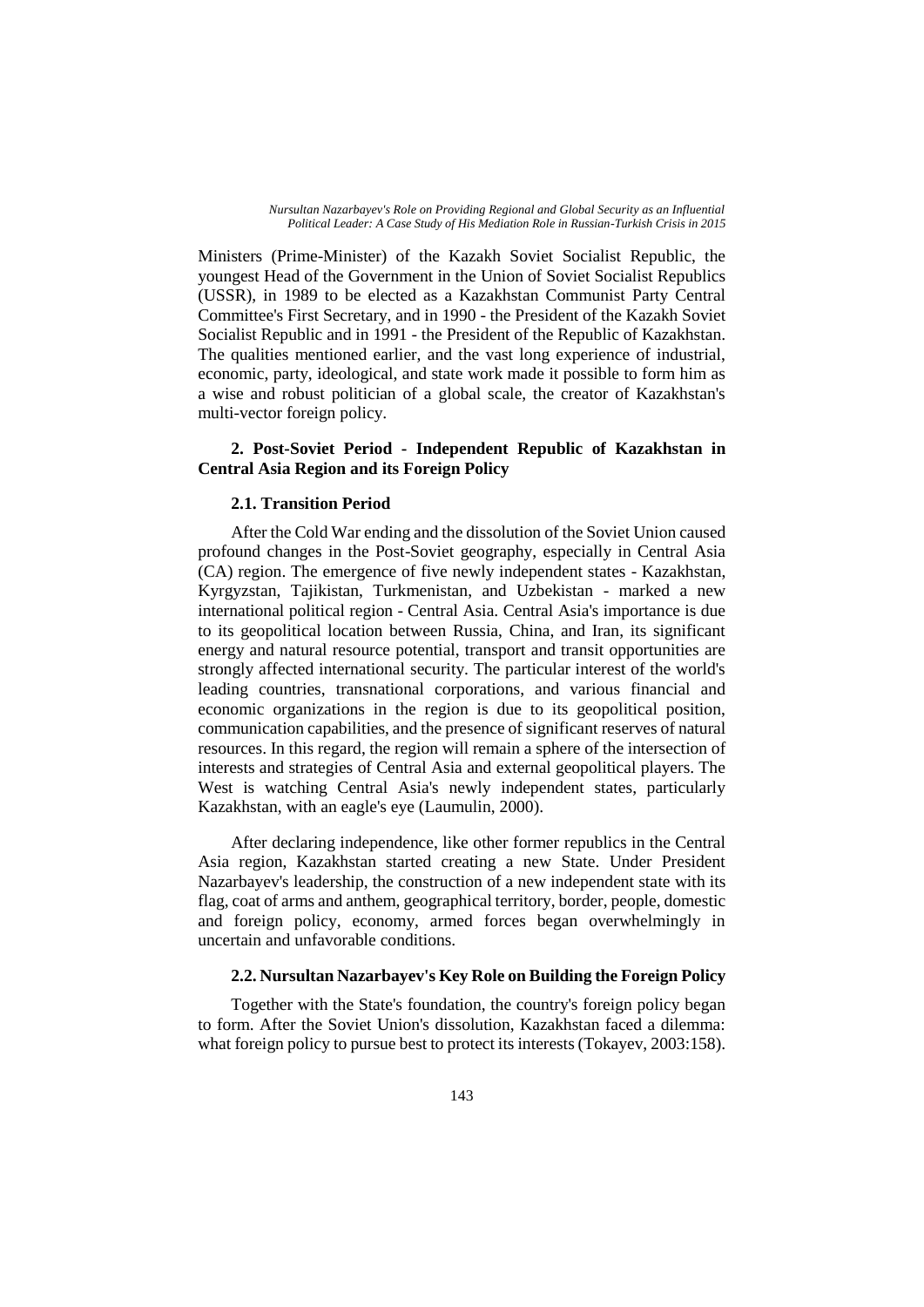At the first stage, the republic's foreign policy aimed to create favorable conditions for Kazakhstan's dignified debut as a new sovereign state in the world community and define its place in it (Sultanov, 2005:158). Strategically and tactically correctly set foreign policy priorities and rationally built foreign policy, taking into account the realities of that time, allowed to strengthen and firmly stand on the feet of a new independent state. Foreign policy played a crucial role in constructing and enhancing Kazakhstan's statehood (Tokayev, 2001:3). The republic was faced with strengthening its statehood and forming effective government institutions, achieving recognition in the world, and establishing partnerships with other countries, including by actively participating in various international organizations (Nazarbayev, 2017:35).

The newly independent State's main tasks were undoubted: recognition of Kazakhstan as a full-fledged subject of international law by the world community and independent Kazakhstan into the world political and economic space. They were to be decided by the diplomatic service, which was created parallel with Kazakhstan's other state bodies. "Kazakhstan's diplomacy has been built from scratch" (Tokayev, 2001:17). Multi-vector foreign policy was shaped during this period. Besides, it fully corresponds to the geopolitical position of Kazakhstan and its national interests.

At the first stage, the republic's foreign policy was focused on creating favorable conditions for Kazakhstan's worthy entry as a new sovereign state into the world community and determining its place in it. Furthermore, in shaping the foreign policy doctrines of the country became a major geopolitical factor: the vast territory, the lack of access to open seas, the proximity to Russia, China, the Islamic world, located in the heart of Eurasia (which under the appropriate conditions will allow Kazakhstan to be like a bridge between West and East Eurasian continent).

The formation of Kazakhstan's foreign policy was accompanied by considerable difficulties of an objective and subjective nature. On the one hand, the difficulty was that this process began practically from scratch. Kazakhstan did not have traditions of foreign policy activity during the Soviet period (Mukhamedov, 1997). On the other hand, uncertainty and instability caused by the USSR collapse created difficulties in adapting to a new geopolitical situation and determined Kazakhstan's place and role in the world community.

In this regard, Tokayev notes that the authors of the concept of Kazakhstan's foreign policy faced complex tasks of comprehending and generalizing processes that took place outside the country. First of all, it was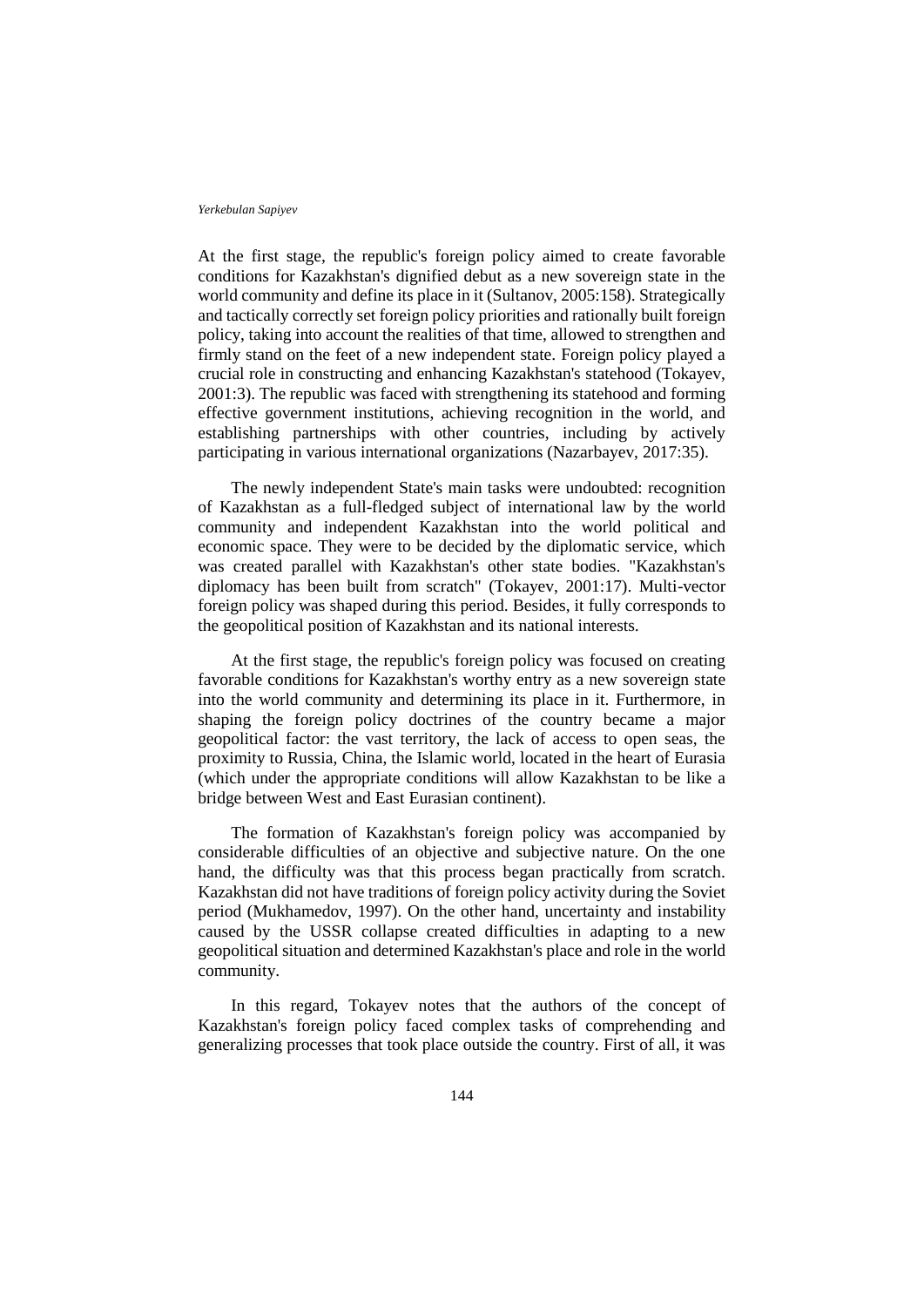necessary to accurately determine Kazakhstan's place and role in modern international relations and to identify priorities in the foreign policy of the State (Tokayev, 1997:85). Important significance at the formation of Kazakhstan's foreign policy was the approval of Kazakhstan's positions in the United Nations. Kazakhstan declared its intention to render every possible assistance to strengthening the world organization's role and effectiveness in maintaining peace and security (renouncing the USSR's nuclear legacy), ensuring sustainable socio-economic development establishing democracy, and the rule of law.

On the principle of multi-vector foreign relations, Kazakhstan aspired to create a factual contractual basis in all areas of foreign policy. Relations with Asian and European countries, the USA were initially built based on objective needs for ensuring Kazakhstan's long-term national interests. The main goal was to achieve the approval of the country's political independence and security, the recognition of the irreversibility of turning Kazakhstan into a subject of international relations. Great importance was attached to the signing of bilateral and multilateral international treaties. It can be said with certainty that these documents played an essential role in strengthening Kazakhstan's statehood. Entering into relations with other states and international organizations, Kazakhstan has shown the desire to actively apply norms of behavior that are generally accepted in the modern world community. Kazakhstan successfully could build good relations with leading states in the world. During the first years after the collapse of the Soviet Union, US policy toward Kazakhstan can represent an example of an efficient, rapid, and propitious reaction to a potential challenge to its security (Laumulin, 2000).

## **2.3. Kazakhstan's Contribution to Providing and Enhancing Regional and Global Security**

In the 90s, the collapse of the USSR and newly independent states became a prevalent topic in the scientific and expert community, academia. In political sciences, new otherwise theories and scientific hypotheses were put forward and proved. Ideas and concepts about the end of the era of bipolar peace and inevitably creating a multipolar world, a change in world order and geopolitics, the "balance of power," the possibility of changing the "offensive and defensive" theories in international relations were viral.

The topic's relevance is connected because Central Asia has an important geostrategic and geo-economic significance for the entire continent. At the same time, the Central Asian region has significant conflict potential. The study of political and economic cooperation problems is actually since the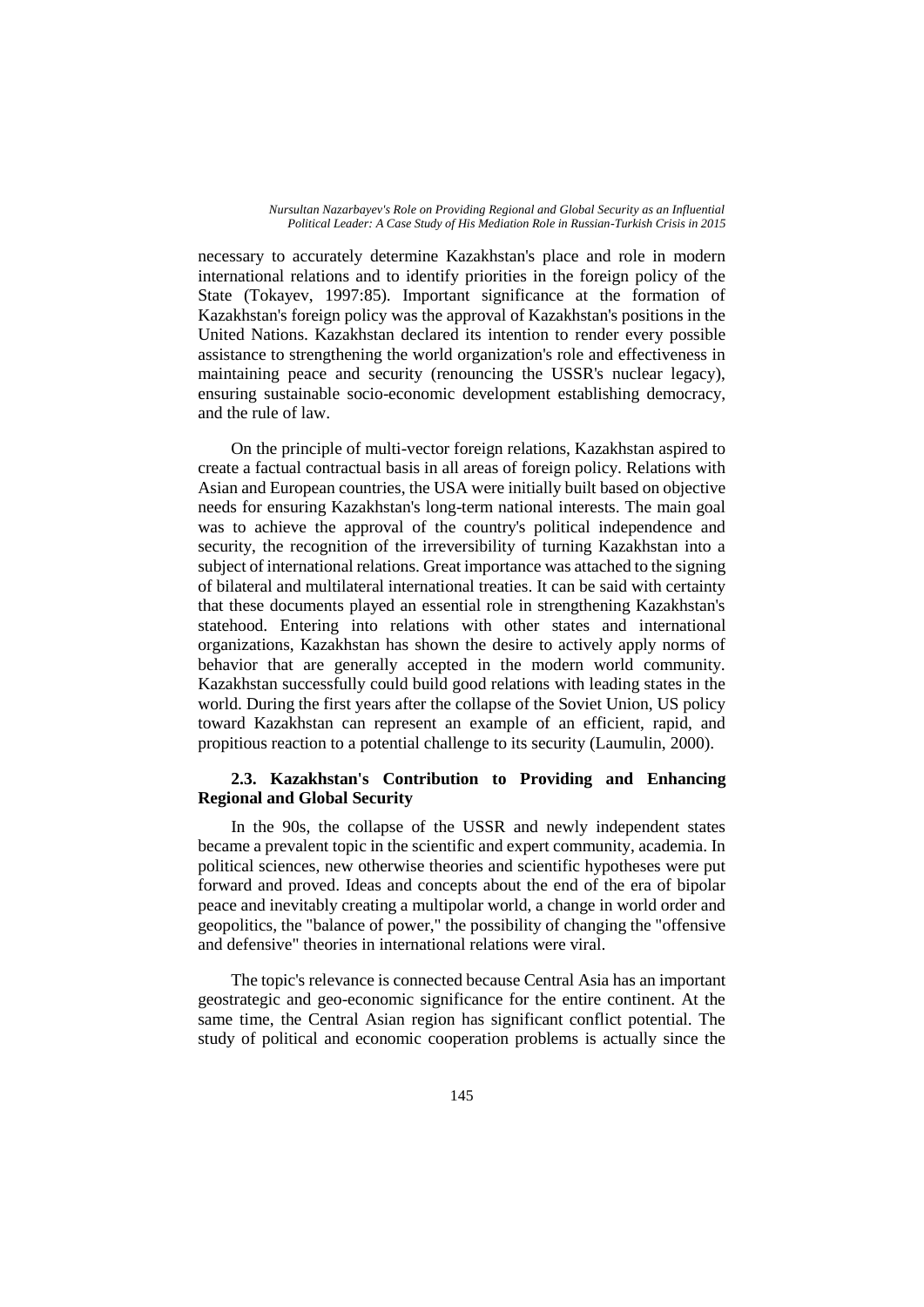analysis makes it possible to predict and correct relations' further development. Of particular importance is the issue of mechanisms to counter security threats, creating an effective system of integrated security capable of ensuring the region's real sovereignty.

No less popular was the topic of scientific research of the Central Asian region or its countries. In Soviet times, this region was inherently called Central Asia and Kazakhstan since Kazakhstan is geographically located in Asia and Europe. The scientific and expert community analyzed the problems of regional and global security of the region, energy and water resources, transit, and transport potential, taking into account Europe and Asia's geographical location. No one has ever contested the strategic importance of Central Asia under any circumstances. Kazakhstan, the biggest land-lock country globally, located in the Central Asian region. The new part of the world map with a geostrategic location between a huge world player Russia and China is geography with significant energy and natural resources, transport, and transit opportunities. Central Asia has become the beginning of the great geopolitical and geo-economical interest globally and globally and plays an important role politically and economically in world politics. The central Asian region has significant energy resources and transit transport potential and is trying to become a bridge between Europe and Asia (Peyrouse, 2009:543).

As a new independent state with the ninth largest territory on the world map and vast reserves of raw materials and mineral resources, Kazakhstan was of great geopolitical and geo-economical interest on a global and regional scale. As in the 90s of the last century, Kazakhstan still possesses significant reserves of rare and non-ferrous and precious metals, oil, gas, metal, and polymetallic ores, and is engaged in their processing. Kazakhstan has substantial energy resources. In the ninth place, in proven coal reserves country on gold reserves in 16th, on uranium reserves in 2nd, on uranium production in 1st, on copper reserves in 6, explored oil and gas reserves 12th place in the world. Kazakhstan is one of the three world leaders in chromium mining and the first place in the world in chromium ore reserves.

Therefore, in the early 90s, many politicians, political scientists, diplomats, economists, and experts were worried about the question, "What will be Kazakhstan's foreign policy?" Interest in Kazakhstan was fueled by the presence of large reserves of hydrocarbon raw materials and the fact that there were nuclear weapons suitable for use on our territory. In other words, by the time of independence, Kazakhstan was a de facto nuclear state. It became even more relevant when it came to the Soviet nuclear potential's fate that inherited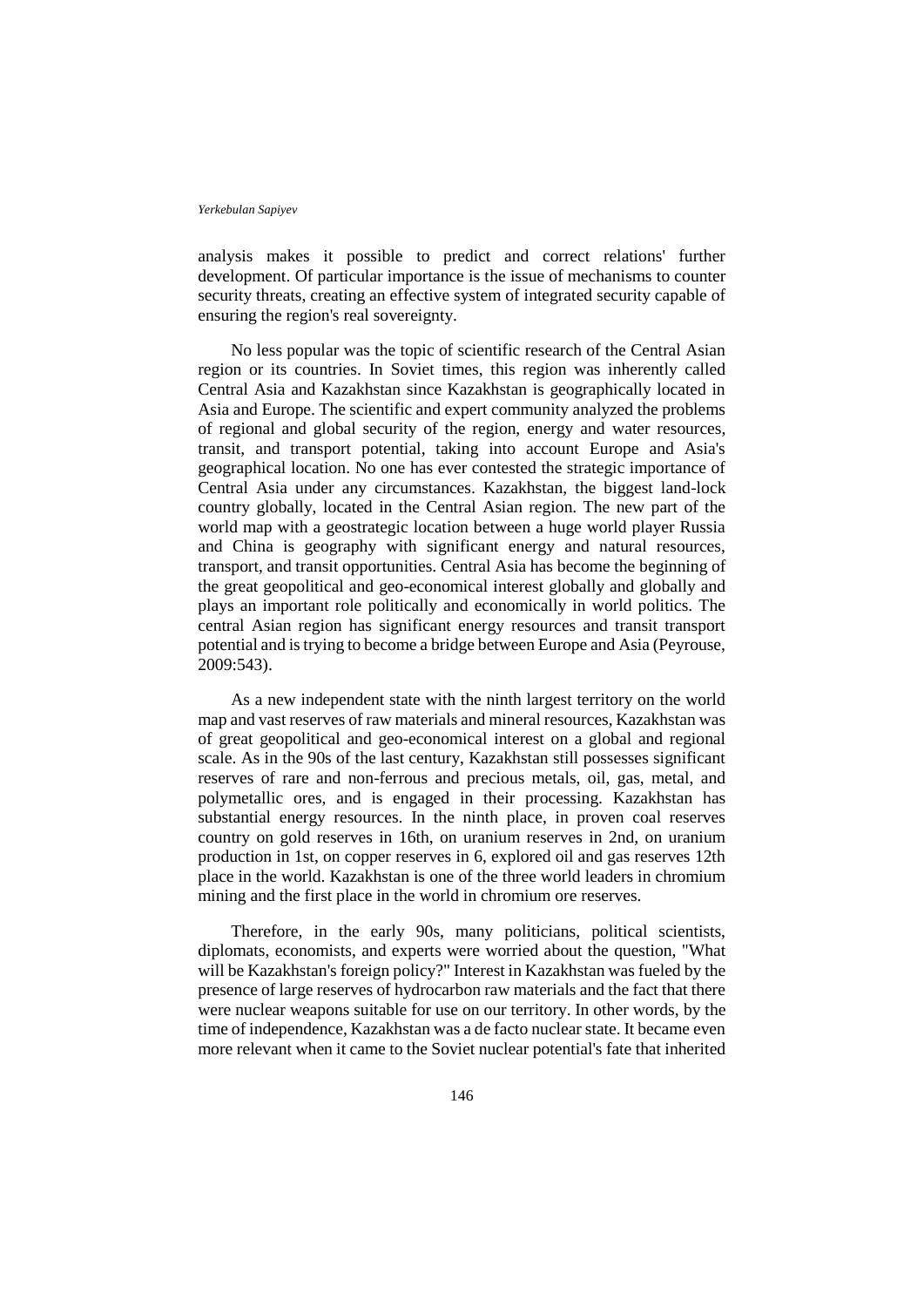Kazakhstan, which possessed the fourth atomic weapons to stockpile globally, after Russia, Belarus, and Ukraine. The presence of atomic weapons on Kazakhstan's territory has enormously influenced the change in the "balance of power," the interstate and international order on Westphalia Treaty's principles (Kissinger, 2014:13). Even if the "balance of power" changes, it does not guarantee the emergence of conflicts between countries. The "balance of power" system does not imply the possibility of avoiding crisis or even wars (Kissinger, 1994:13, 14).

In this challenging situation, President Nazarbayev ineluctably made the most accurate and balanced decision about the renouncement of nuclear weapons by signing the Treaty on the Non-Proliferation of Nuclear Weapons of June 1, 1968, non-nuclear-weapon State. It affords inevitably run-off the potential threats, set up friendly and close relations with leading world states, and shore up Kazakhstan's development. Realizing the full responsibility to the world community, Kazakhstan voluntarily renounced nuclear weapons. It participated in the Non-Proliferation of Nuclear Weapons Treaty of June 1, 1968, as a non-nuclear-weapon State. It made the most accurate, balanced, and historical decision of Kazakhstan's Leader Nursultan Nazarbayev to relieve the tension in world politics. This decision led to setting up confidence in Kazakhstan by the world's leading countries and the world community and dispelled any inauspicious doubts concerning the country. It also allowed creating a favorable political and investment image of Kazakhstan and Kazakh leaders. It demonstrated to the whole world the openness and readiness of the newly independent State to develop relations with countries based on trust, mutual respect, equality, and mutually beneficial partnership. It showed vast Kazakhstan's contribution to providing regional and global security in the world. It also affords to set up a balanced multi-vector foreign policy.

Thus, Kazakhstan's multi-vector foreign policy affords to establish the nuclear-free zone in the Central Asia region, confidence-building measures in the Asian continent, and the development of dialogue between traditional religions, civilizations, and cultures. Kazakhstan initiated a setting up of a couple of bilateral foundations. CICA was established in 1992. It is possible to understand how important it is in terms of the Eurasian region's stability. About 3 billion people live; the overall land area reaches 40 million square kilometers (about 90% of the entire continent). This organization came to life entirely with the initiative of Nursultan Nazarbayev (Zorlu, 2020:83). The World and Traditional Religions Leaders Congress founded in 2003. Cooperation Council of Turkic Speaking States or Turkic Council was established in 2009. The Kazakhstan leader initiated some integrational bodies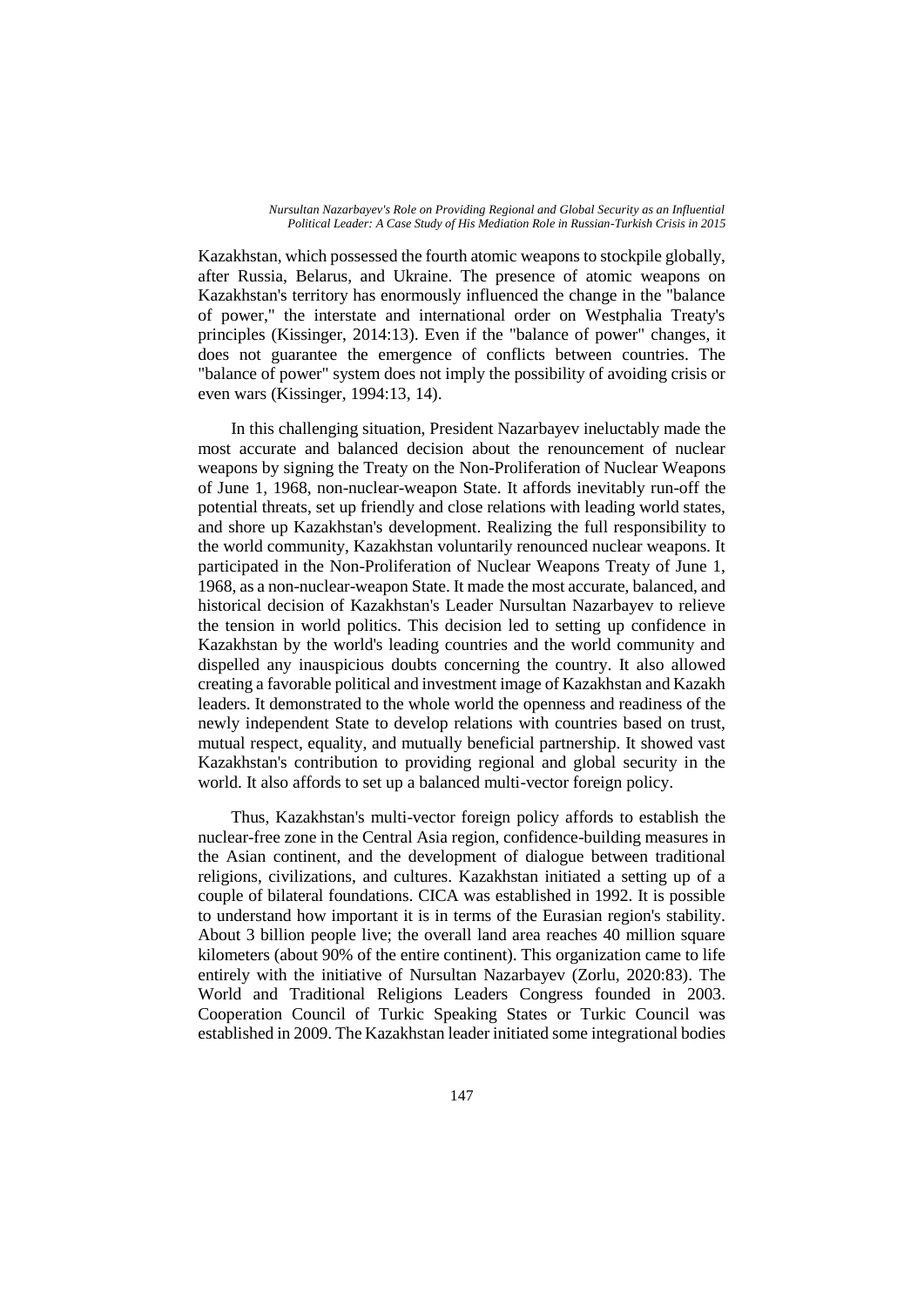on Eurasia, such as the Eurasian Economic Union, the Eurasian Economic Union's Customs Union, and Kazakhstan's Common Economic Space, Russia, and Belarus, and the Eurasian Economic Community.

Kazakhstan's foreign policy allowed it to develop the economy and attract direct foreign investments under pragmatism, multi-vector, and commitment to national interests, and successfully pass the overweening unfavorable and unduly economic crises. President of Kazakhstan Kassym-Jomart Tokayev made a massive contribution to setting up Kazakhstan's foreign policy and enhancing its international authority. As a statesman, professional and successful diplomat, he served as Prime Minister of Kazakhstan, Deputy Secretary-General of the UN, Head of the UN's European office in Geneva, Minister of Foreign Affairs Kazakhstan. Thus, currently, Kazakhstan is a prosperous, steadily developing state that occupies a worthy place globally.

Today, against the backdrop of the world pandemic of coronavirus, events are taking place related to the balance of power's changing, the emergence of new centers of economic development in the Asian region, and the redistribution of the political influence of a global and regional scale.

## **3. Russian-Turkish Crisis, Its Reasons, and Nursultan Nazarbayev's Mediation Role Based on "Eurasianism" Idea**

Local and international conflicts on a religious and ethnic basis, ideological, trade "wars," and other events, unfortunately, periodically arise and continue with bringing the charging—the unstable emotional statements of negotiators setting up inauspicious conditions preclude the peaceful settlement and conflict resolution. The easy set of negotiators' qualities and skills in tete-a-tete format even back claimed in the 18th century (Callières, 1716:40, 41).

Negotiation, as a psychological process, is a frequently researched subject in the scientific community. There are many meanings of the "negotiation" concept and its types. William Mastenbrook considers negotiations are primarily a set of tactics and the ability to solve dilemmas (Mastenbrook, 1989:9). For Richard Walton and Robert McKersie, negotiations are complex of several activities. They divided them into distributive, integrative negotiations, positional structuring, and negotiations within an organization forward (Burchill, 1965:140,141). Mediation is an essential part of the negotiation process when the parties inevitably cannot agree, despite the running-off desire overweening acute issues. There are a lot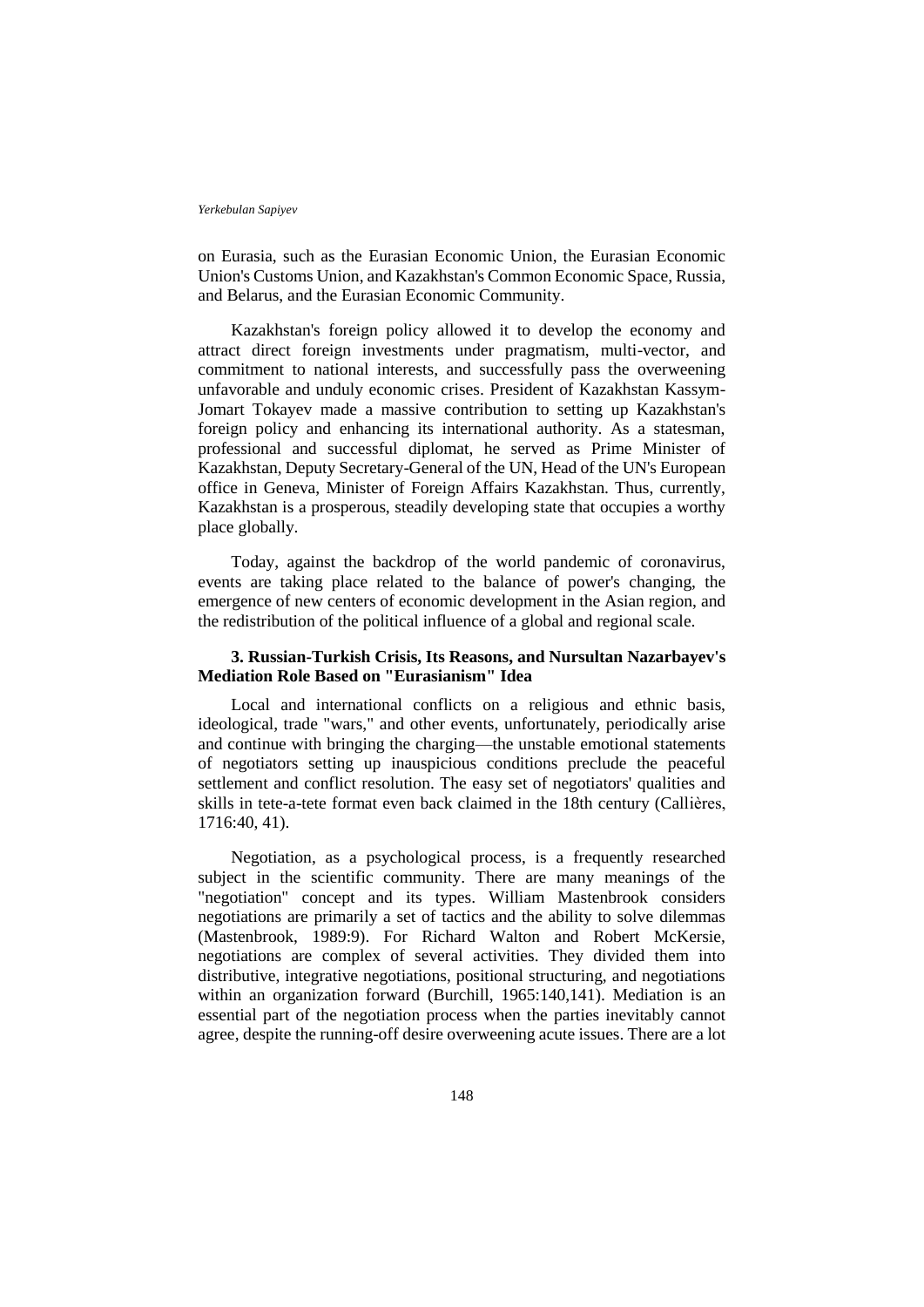of persuasive examples of conflict settlement in the world. One of them is the First President of Kazakhstan, Nursultan Nazarbayev's mediation mission in resolving the Russian-Turkish crisis.

It should be noted that Kazakhstan has practical experience in hosting and organizing peaceful negotiations. Kazakhstan's diplomats participated in the negotiations between Azerbaijan and Armenia on the Nagorno Karabakh conflict and solving the civil war in Tajikistan in 1993. Kazakhstan's initiative formation of the Conference on Interaction and Confidence-building Measures in Asia in 1992 mitigated mutual distrust between Asian countries. The convocation of the Congress of Leaders of World and Traditional Religions in 2003 for interfaith dialogue between Islam leaders, Christians, the Jewish world, and others affords to increase mutual understanding between religious. Hosting a two-round of talks between Iran and the  $P5 + 1$ group (Russia, USA, China, Great Britain, France, and Germany) on Iran's nuclear program in Almaty (Kazakhstan) in February and May 2013 and Astana process of negotiations on peaceful settlement in Syria promoted regional and global security.

The Russian-Turkish crisis arose on November 24, 2015, since the shutting down of the Russian military aircraft Su-24M by a Turkish fighter F-16 on the Turkish-Syrian border. Moscow's reaction was not long in coming. Russia imposed economic sanctions against Turkey, deployed "С-300" and "С-400" anti-aircraft missile systems in the Syrian Latakia, and made a warning that "all targets that pose a potential danger to Russian military aviation will be destroyed." The crisis gradually turned into a harsh long-term confrontation between the two countries (Onzhanov, 2017:66). Under this scenario, the situation's development further complicated the peaceful settlement of regional and local conflicts in the Middle East. It increased the risks of negative consequences for the entire region of Europe and Asia.

Russia took measures against Turkey. Moscow suspended a visa-free regime, froze the Turkish Stream gas pipeline project, banned Turkish companies' activities in Russia, and Russian tourists' visits to Turkey.

The crisis between the two countries inevitably intensified and evaluated by inauspicious perspectives. The chances of its quick resolution in the future melted before our eyes. Such a "prospect" caused extreme concern, sincere regret, chagrin, and Nursultan Nazarbayev's experience, who made tremendous efforts to develop and shoring up Russian-Turkish relations. The main reason he could not stay away from the conflict is his idea of "Eurasianism." For the first time, the idea of Eurasianism was voiced by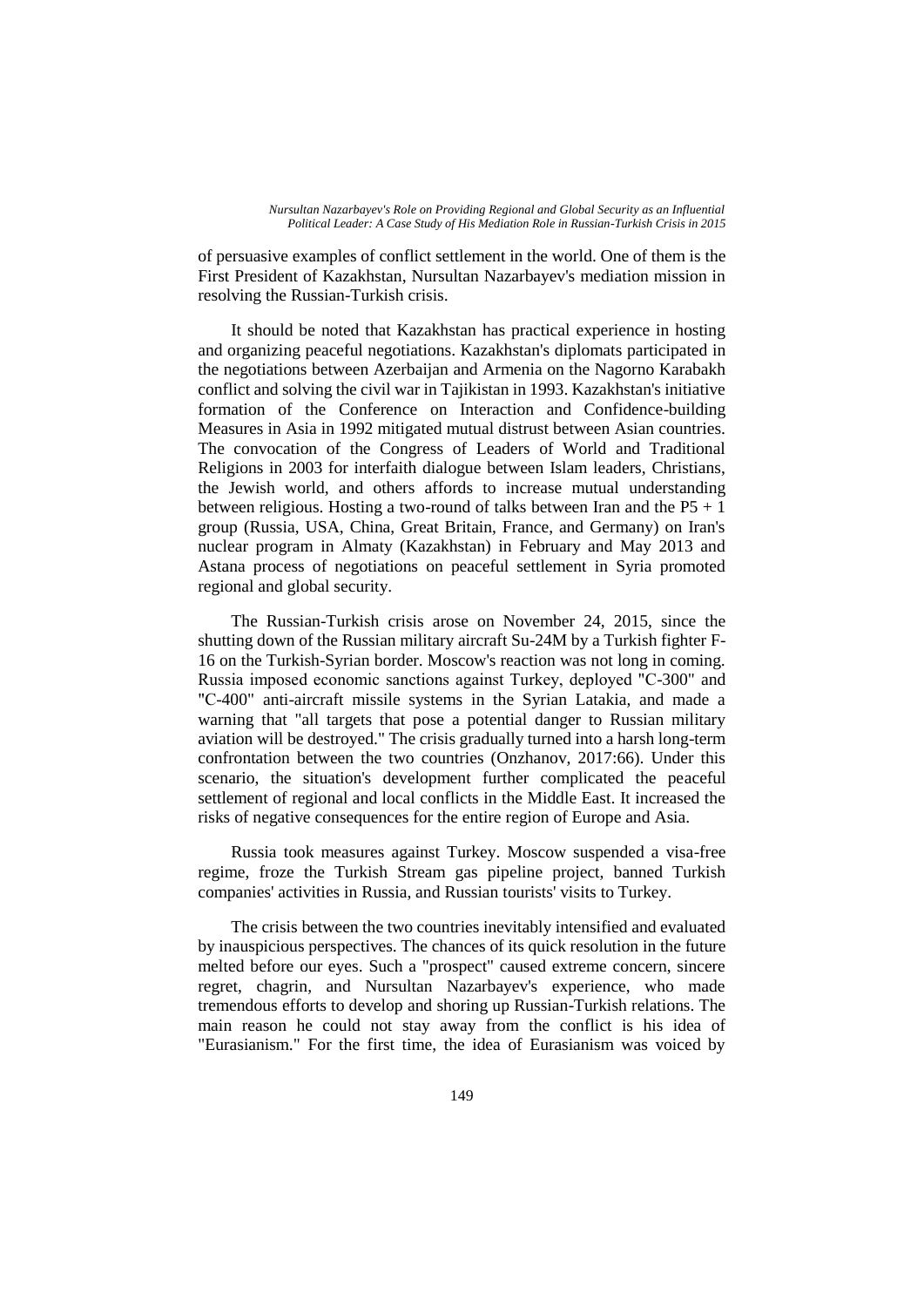Nazarbayev in 1994, during his speech at Moscow State University. Nursultan Nazarbayev's "Eurasianism" means the geopolitical doctrine of the post-Soviet states' gradual political and economic integration through the Eurasian Union's creation. It is a union of equal independent states that recognize the established institutions in their countries, borders and territorial integrity, and the rejection of pressure and armed conflicts. Nazarbayev saw Eurasianism as a way out of the crisis for all post-Soviet states and a way for new states to join the world community as civilized nations. The idea of Eurasianism contains the desire of peoples and states for mutual understanding, cooperation, and integration. One of the arguments in favor of this idea, Nazarbayev saw in the global nature, in harmony and peaceful coexistence of many nations and nationalities living in Kazakhstan. In the idea of Eurasian integration, there are no goals to oppose any states or forces in other parts of the world. Voluntary and equal integration guarantees that the peoples of Eurasia will not be drawn into a disastrous confrontation, while no one, even the most peaceful empire, is immune from this (Tazhin, 1997). In his lecture at the L. Gumilyov Eurasian National University in Astana, Kazakhstan's capital, Nursultan Nazarbayev noted that "Eurasianism is the idea of the 21st century. This is the idea of the future" (Kasymbekov, 2010). Based on Eurasian integration, regional security organizations such as the Collective Security Treaty Organization, CICA, and SCO were created. These bodies play a critical role in the security of the Central Asian countries and neighboring States. One of the most successful projects of "Eurasianism" is creating the aforementioned EEU's Customs Union and the Eurasian Economic Community.

The Russian-Turkish once again proved the assumption that it is directly related to decision-making politicians' psychological conditions. It shows the interconnection between psychoanalysis, politics, and diplomacy. It also confirms a thesis that collaboration between psychoanalysis and politics or diplomacy remains limited (Volkan, 2014:6). The whole world was closely watching the situation, which was getting more and more heated every day. It seemed that every day the crisis was reaching a dead end, a "point of no return" (Onzhanov, 2017:73).

How President Nazarbayev could influence the situation when Russia is a strategic Allier and neighbor of Kazakhstan and Turkey is a strategic partner for Kazakhstan and a fraternal country with common historical, ethnic, cultural, and linguistic roots?

As aforementioned earlier, the crisis "opened" not entirely inherently "rainbow horizons" and zero-sum results for the development and security of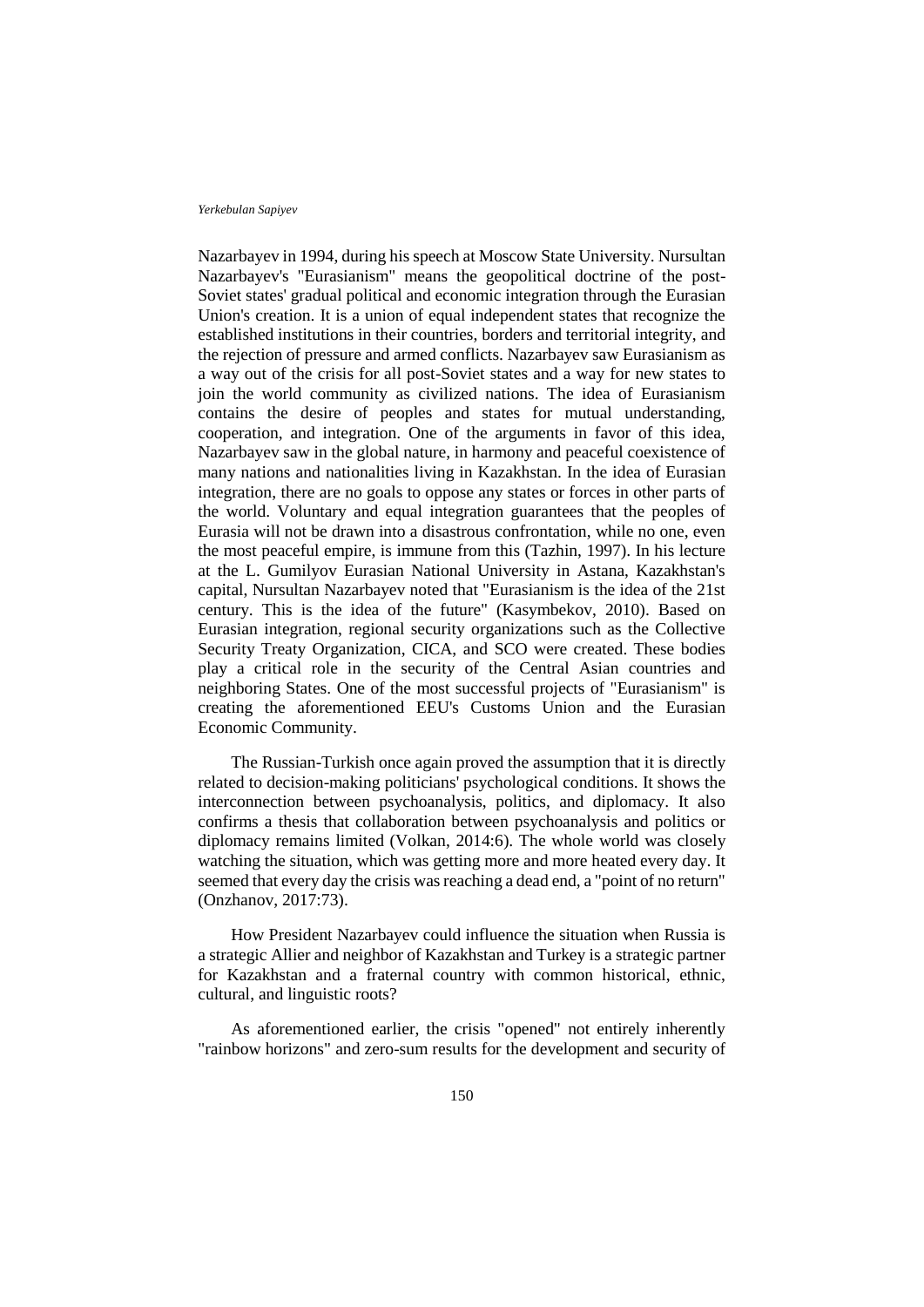the region of Central Asia and the South Caucasus, and the Middle East. For years, under threat of destruction was built and developed constructively and rationally, including Kazakhstan's Leader, the geopolitical triangle Russia - Central Asia - Turkey.

Therefore, the President of Kazakhstan could not only stay away from this conflict and be a third-party observer sideline. As a strong and strongwilled person, he could not allow a further deterioration in relations and would be able to settle relations between the two states ineluctably. It shows his character's firmness, which François de Callières argued about the negotiator's necessary skills (Callières, 1716). The Kazakh Leader also knew that both parties respect him and will trust him. President Nazarbayev decided to conduct individual talks with each party (Bessemer, 1994:19, 21).

In November 2015, President Nazarbayev contacted Turkish President Erdogan. He also announced Kazakhstan's official position on the incident. It was the need for Russia and Turkey to create a joint commission to investigate the causes of the incident, identify and punish those responsible, compensate for damage, and restore relations.

The Russian-Turkish crisis settlement discussions continued during President Nazarbayev's contacts with Russian President Vladimir Putin in December 2015 and Turkish Prime Minister Ahmet Davutoglu in February 2016. Kazakhstan leader suggested the Turkish side a writing letter to President Vladimir Putin on behalf of the Turkish President.

President Nazarbayev's peacekeeping mission continued in April 2016 in telephone contact with Russian Leader, two meetings with President Erdogan, and three meetings with President Putin in May and June 2016.

The next talks between Kazakhstan and Russian leaders were held in Tashkent, Uzbekistan's capital, on June 23-24, 2016. Uzbekistan was a host country of Meeting of Heads of State of the Shanghai Cooperation Organization Head of states Meeting. President Putin claimed his readiness to accept his Turkish counterpart's letter after this Meeting President Nazarbayev talked with the Turkish President and said President Putin's readiness to accept the letter.

In the early morning of June 24, President Erdogan's assistant, Ambassador Ibrahim Kalın, took off from Istanbul to Tashkent with the President's letter's original because President Erdogan decided to send the original, not a copy. The flight concomitances with a problem obtaining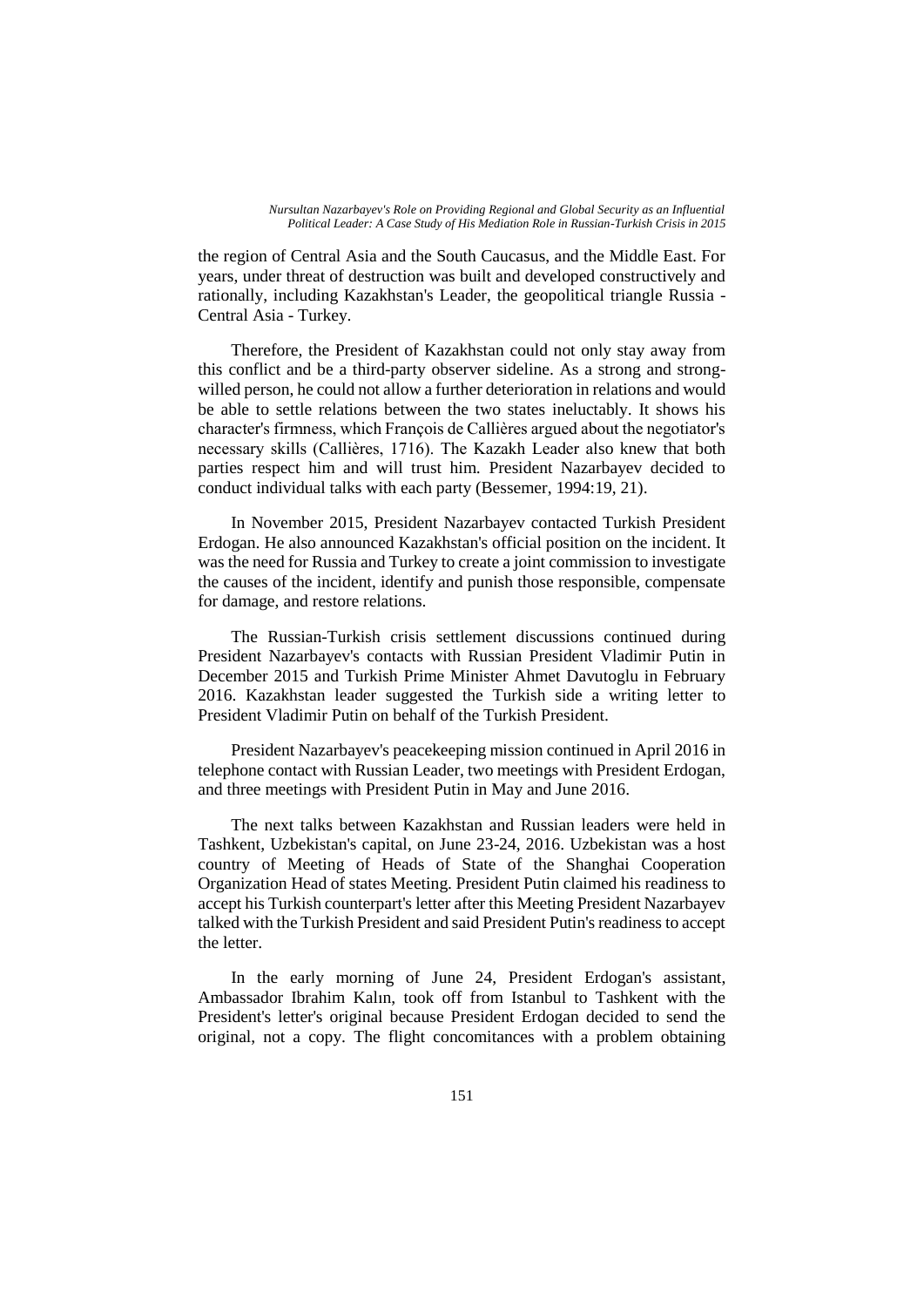permission from Uzbekistan to land in Tashkent aroused, and the aircraft was running out of fuel. It was linked to the Uzbekistan side's security measures connected with the holding of the Meeting above. After the zero-sum negotiations at various levels, the problem has been solved only after Kazakhstan's President's talks with Uzbekistan leader Islam Karimov.

Upon the landing in Tashkent, during the Meeting with Ambassador Kalın, after carefully and attentively reading the letter, President Nazarbayev offered to have a meeting with Yuri Ushakov, Assistant to the President of Russia. One more talk between Turkey and Russia Presidents assistants held at the end of conversations of President Putin with his assistant. It meant that both countries were ineluctably ready to renew relations and undue run-off issues.

Relations improvement between the two countries began with Russian President's Spokesman Dmitry Peskov's official statement on June 27, 2016. During June-August 2016 the Turkish President Erdogan expressed gratitude to President Nazarbayev for his historical mission and invaluable contribution to the crisis resolution. Russian President Putin also conveys appreciation to Kazakhstan President for mediating in restoring relations with Turkey. Thus, the peacekeeping mission of President Nazarbayev was crowned with great success. His wisdom, mediator experience, and international authority afford to renew dialog between Moscow and Ankara (Onzhanov, 2017:99).

The mission's triumphant ending concludes in his professional qualities, vast political experience, talent, recognition, unquestionable authority, and respect in the post-Soviet, Turkic, and political world. In this context, Astana's multidimensional-directional foreign policy based on balance is also of great importance in terms of sensitive regional-international balances, and Aksakal Nazarbayev acts with this consciousness (Erol, 2018). Kazakhstan's President Nursultan Nazarbayev, who has earned a well-deserved reputation in the international arena with his balance policies, is the global actor who has led the revival of relations between Turkey and Russia have reached the point of rupture due to the aircraft crisis (Sallı, 2016). Therefore, without President Nazarbayev's intervention, the Russian-Turkish conflict would have lasted longer. The decisions, practices, and radical reforms he has made over the past 30 years have become a definitive resource for today's management and politicians, even students studying in this field (Zorlu, 2020:87). It affords to conclude that the Kazakhstan leader is a successful mediator in world politics and forms his psychological portrait of a robust global politician.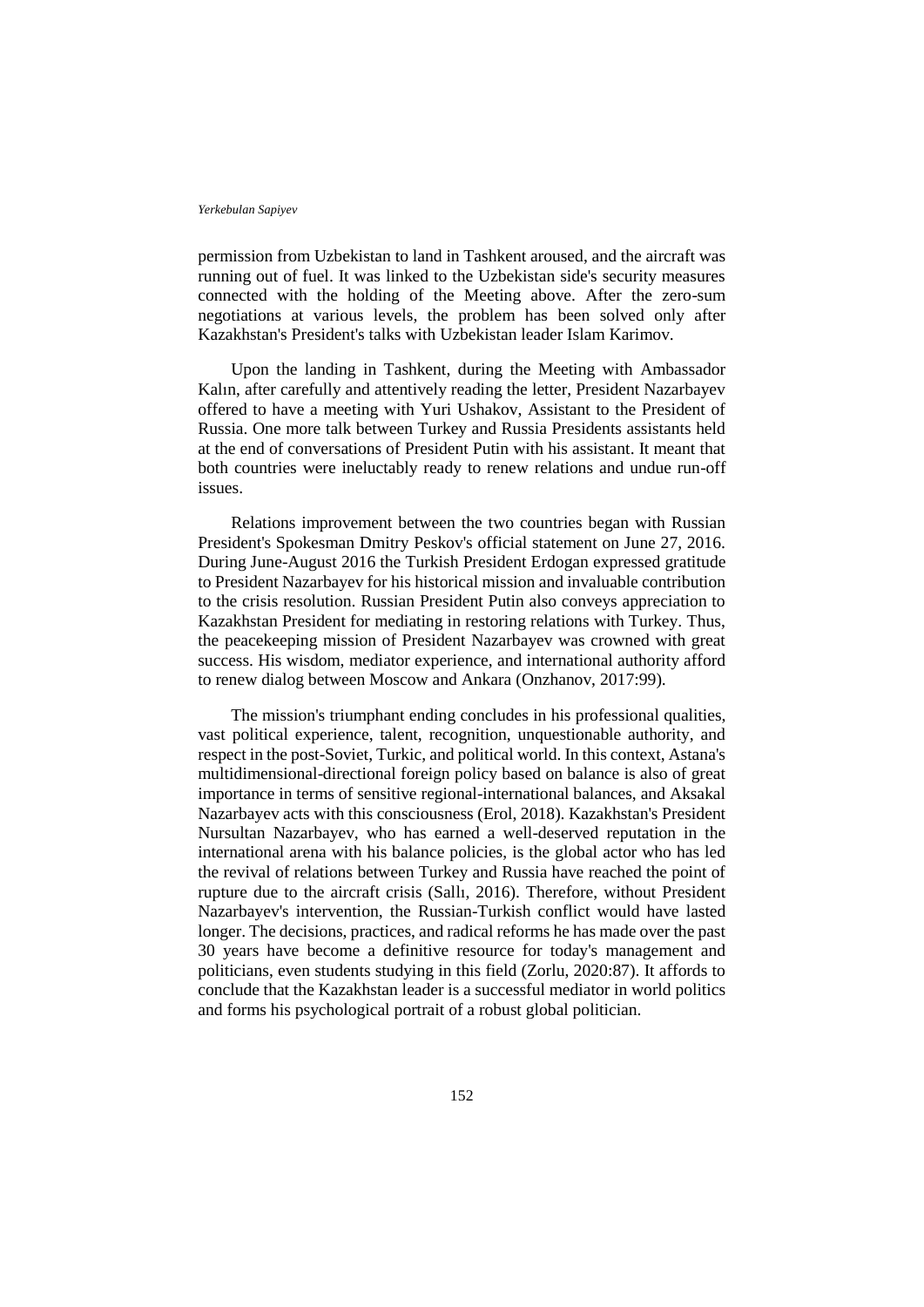### **Conclusion**

Providing regional and global security is one of the main issues in the international arena. Central Asia region plays a crucial role in the global order, political and economic cooperation, global trade, and energy security. The Soviet Union's dissolution left a geopolitical vacuum in CA and led to a sharp increase in the region's external powers' interest. It was facilitated by its advantageous geopolitical location, considerable natural resources, primarily oil and gas, perspectives of the establishment of the transport infrastructure, connecting West and East, and the ability to perform regional functions of a beachhead in the fight against international terrorism. These factors eventually transformed the Central Asia into one of the most attractive geopolitical claims for great powers. The USA, China, Russia, and the EU countries are the key players in this region.

Kazakhstan is an active initiator of ensuring regional and global security. Kazakhstan is a leader in the global anti-nuclear process, integrational issues in the post-Soviet and Central Asia geography, interreligious and interfaith dialogue. All Kazakhstani initiatives successfully implement multi-vector foreign policy, created by the First President of Kazakhstan, Nursultan Nazarbayev. His colossal role in the foundation of independent Kazakhstan in a post-Soviet period in the Central Asia region, his initiatives aimed to provide regional and global security, and his peacekeeping mission to solve the Russian-Turkish crisis roused in 2015 was examined.

Nursultan Nazarbayev's biography, his formation stages as a person and outstanding statesman, influential political Leader, efficient negotiator, and mediator in resolving international conflicts and crises were considered. A meaningful role of the Kassym-Jomart Tokayev, President of the Republic of Kazakhstan, in forming and establishing a multi-vector foreign policy of Kazakhstan, economy, and independent development of Kazakhstan were described too. The Russian-Turkish crisis, its reasons, and Nursultan Nazarbayev's mediation role were evaluated. The Russian- Turkish relations' normalization and the resumption of strategic cooperation between the two essential and not alien countries for Kazakhstan reflect the effectivity of Kazakh multi-vector policy and its diplomacy the leadership of the First Kazakhstani President Nazarbayev. This diplomatic victory shows the international authority of Kazakhstan and its Leader of the Nation. The high international prestige of Nursultan Nazarbayev, his recognition as a world leader, and his inflexible political will based on Eurasianism's idea, and his experience successfully resolve the Russian-Turkish crisis.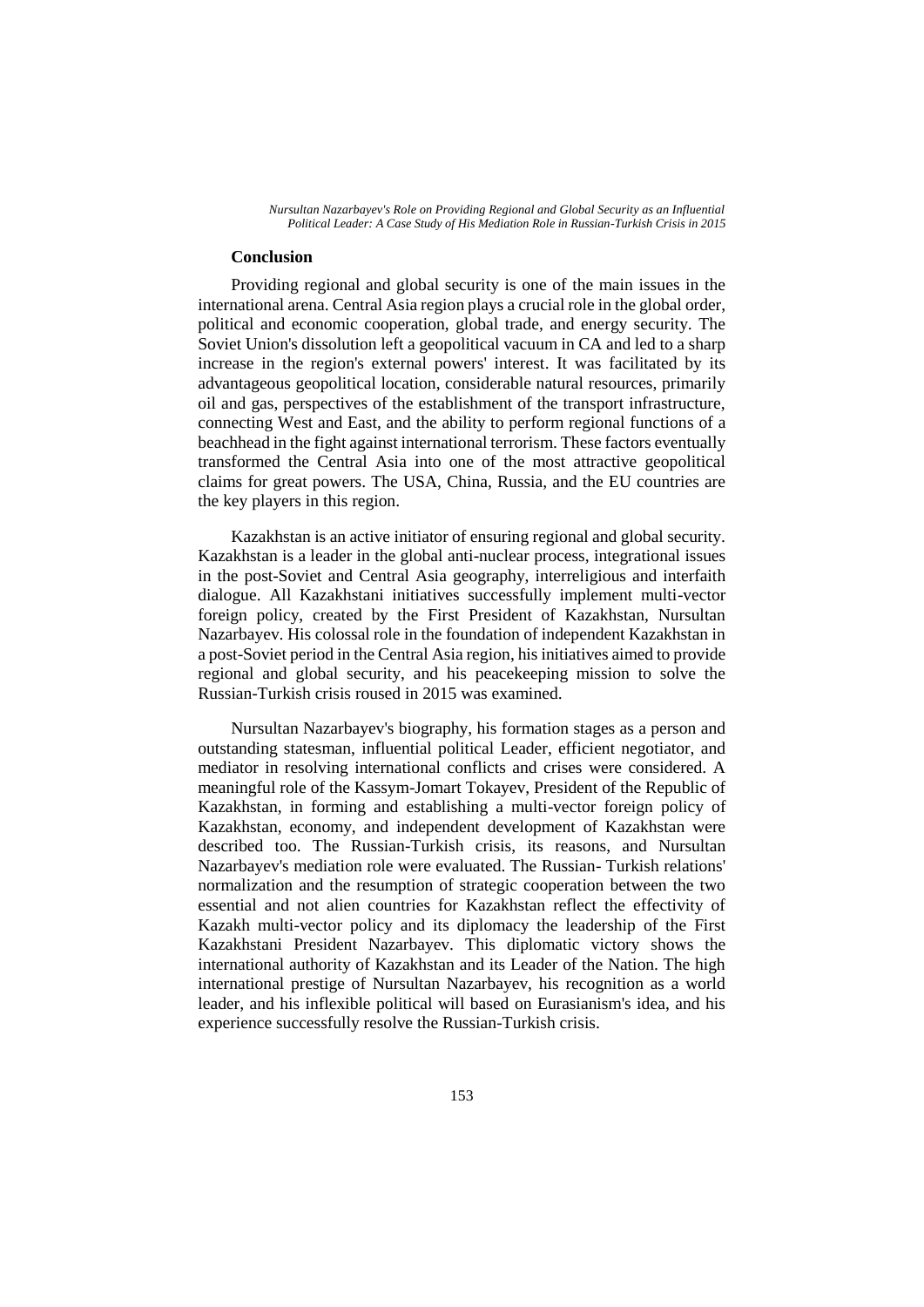### **References**

- Bessemer, H. (1994). "Mediation. Vermittlung in Konflikten. Russian translation from German of N.V. Malova". *Kaluga: Duhovnoye poznaniye*, 2004, pp. 19- 21. Retrieved February 14, 2021, from https://www.twirpx.com/file/370993/grant/besemer\_kh\_mediatsiia\_posrednic hestvo\_v\_konfliktakh.
- Burchill, F. (1999). "Walton and McKersie. A Behavioral Theory of Labor Negotiations. (1965)". *Historical Studies in Industrial Relations. September 1999, pp. 140-141. https://doi.org/10.3828/hsir.1999.8.7*
- Calliieres, F. (1716). "De la maniere de negocier avec les souvereins, Russian translation from French of L. A. Sifurova, 2000, *Gendalf Publisher*, pp. 40- 41,46. Retrieved February 15, 2021, from https://fr-lib.ru/books/istoriia/osposobakh-vedeniia-peregovorov-s-gosudariami-download979569.
- Erol, M. (2018). Turk Dunyasinin Butunlesmesinde Kazakistan ve Aksakal Faktoru. *ANKASAM (Ankara Center for Crisis and Policy Research)*. Retrieved February 18, 2021, from https://ankasam.org/turk-dunyasininbutunlesmesinde-kazakistan-ve-aksakal-faktoru/
- Kassymbekov, M. (2010). First President of the Republic of Kazakhstan. *The Chronicle of activity. 1994-1995. Delovoi Mir Astana*, p. 330.
- *Kissinger, H. (1994). Diplomacy.* Moscow: ACT Publishing*. [2019],* pp. 13-14.
- Kissinger, H. (2014). World Order. Moscow: ACT Publishing. [2019], p. 13.
- Laumulin, M. (2000). Kazakhstan and the West: Relations during the 1990s in Retrospect. *Central Asia and the Caucasus Journal* 2000 (2*), CA & C Press AB Publishing House (Sweden)*. Retrieved February 17, 2021, from https://www.ca-c.org/journal/2000/journal\_eng/eng02\_2000/05.laum.shtml
- Mastenbroek W. (1989). Negotiate. (Russian translation from English Y. Dementyeva). *Kaluga Sociology Institute*, 1993. Retrieved February 15, 2021, from https://evolkov.net/conflict/Mastenbroek.W.Negotiations
- Mukhamedov, M. (1997). Formirovanie Osnovnih Prioritetov Vneshnei Politiki Kazakhstana. *Almaty: Vestnik Kazguu*.
- Nazarbayev N. (1991). *Bez pravyh I levyh.* Molodaya Gvardia*,* pp. 21, 28.
- Nazarbayev, N. (2017). *Era Nezavisimosti*. Astana, p. 35.
- Onzhanov, N. (2017). *Peacemaker: The Syrian conundrum: Notes of a Diplomat*. London: Hertfordshire Press*,* pp. 66, 73, 99.
- Peyrouse, S. (2009). Is there any unity to the Trans-Caspian Region? The economic relations between Central Asia and the Caucasus. *Asia Europe Journal, 7(3), 543-557.* Retrieved February 17, 2021 from https://doi.org/10.1007/s10308- 009-0244-0
- Sallı, K. (2016, July 3). Teşekkurler Sayın Nazarbayev. *Önce Vatan.* Retrieved February 18, 2021 from https://www.oncevatan.com.tr/tesekkurler-sayinnazarbayev-makale, 36149.html